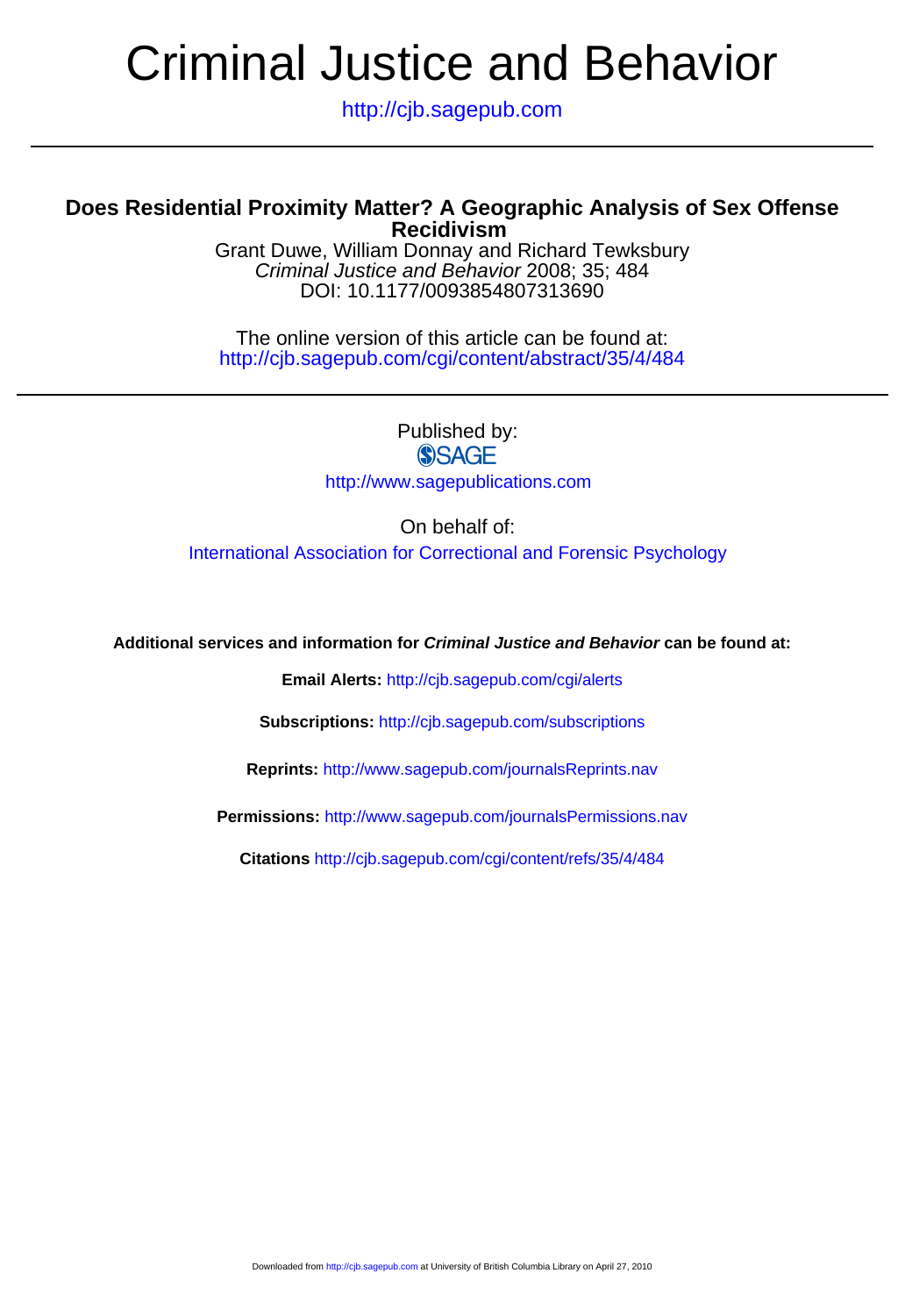## **DOES RESIDENTIAL PROXIMITY MATTER? A Geographic Analysis of Sex Offense Recidivism**

GRANT DUWE WILLIAM DONNAY *Minnesota Department of Corrections*

RICHARD TEWKSBURY *University of Louisville*

In an effort to reduce sex offense recidivism, local and state governments have recently passed legislation prohibiting sex offenders from living within a certain distance (500 to 2,500 feet) of child congregation locations such as schools, parks, and daycare centers. Examining the potential deterrent effects of a residency restrictions law in Minnesota, this study analyzed the offense patterns of every sex offender released from Minnesota correctional facilities between 1990 and 2002 who was reincarcerated for a new sex offense prior to 2006. Given that not one of the 224 sex offenses would have likely been prevented by residency restrictions, the findings from this study provide little support for the notion that such restrictions would significantly reduce sexual recidivism.

*Keywords:* sex offenders; recidivism; deterrence; offense patterns; residency requirements

In light of the perception that sex offenders pose a major threat to their communities because they are highly incorrigible, local and state governments have recently enacted because they are highly incorrigible, local and state governments have recently enacted policies that restrict where sex offenders are allowed to live. For example, 22 states have passed legislation that may prohibit sex offenders from living near schools, daycare centers, parks, and other areas where potential vulnerable victims may be present (Nieto  $\&$  Jung, 2006). In some states, local governments have passed ordinances restricting the placement of sex offenders. In Minnesota, for example, local governments in Taylors Falls and Wyoming have both passed such ordinances.

Designed to enhance the safety of children, residency restrictions are targeted mainly toward child molesters, who often gain access to their victims through marriage, occupation, or the neighborhood in which they live (Walker, Golden, & VanHouten, 2001). Because residency restrictions are intended to prevent child molesters from making direct contact with children, they are primarily applicable with the third type of access—neighborhood (Walker et al., 2001). But are such policy measures consistent with the reality of sexual recidivism? That is, are sex offenders highly likely to recidivate? And, when they do reoffend, are they likely to do so by selecting victims who reside in close proximity to where they live?

CRIMINAL JUSTICE AND BEHAVIOR, Vol. 35 No. 4, April 2008 484-504 DOI: 10.1177/0093854807313690 © 2008 International Association for Correctional and Forensic Psychology

**AUTHORS' NOTE:** *The views expressed in this study are not necessarily those of the Minnesota Department of Corrections. The authors wish to thank Karl Hanson and Michael Miner for their helpful comments on an earlier version of this article and Nicole Hansen from the Minnesota Department of Corrections for her work in collecting and entering the data. Correspondence concerning this article should be addressed to Grant Duwe, Minnesota Department of Corrections, 1450 Energy Park Drive, Suite 200, St. Paul, MN 55108; e-mail: GDuwe@co.doc.state.mn.us.*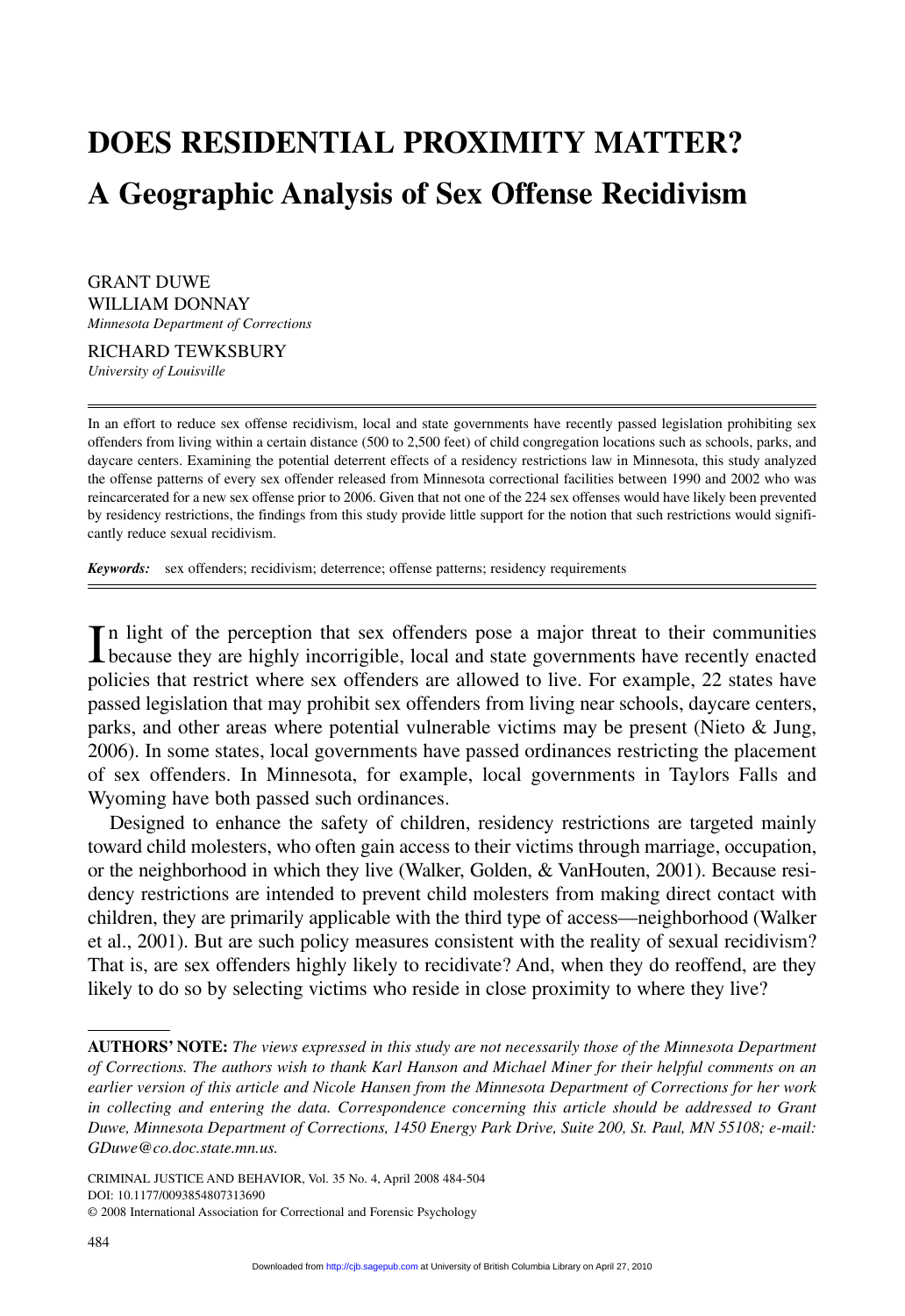#### **LITERATURE REVIEW**

#### **SEX OFFENDER RECIDIVISM**

Prior research has clearly indicated that sex offenders are, compared to other offenders, among the least likely to reoffend (Harris & Hanson, 2004; Langan & Levin, 2002; Sample & Bray, 2006). Moreover, when sex offenders recidivate, they are much more likely to do so with a nonsexual offense. Examining recidivism among 9,691 sex offenders released from prison in 1994, Langan, Schmitt, and DuRose (2003) found that only 12% of the rearrests in the 3-year postrelease period involved a sex offense. However, despite the fact that sex offenders are among the least likely to recidivate in general, they are still, compared to other offenders, more likely to reoffend sexually (Langan & Levin, 2002).

When sex offenders recidivate with a sex offense, at least 75% victimize individuals (both adults and children) whom they already know (Greenfield, 1997; Snyder, 2000). A number of factors influence recidivism, and the same factors are not equally influential on all varieties of sex offenders (Levenson & D'Amora, 2007). Existing research has demonstrated, for example, that the risk of sexual recidivism is significantly greater for offenders who have an antisocial orientation (i.e., history of rule violation), deviant sexual interests, a history of victimizing strangers, conflicts in intimate relationships, an emotional identification with children, and prior noncontact sex offenses (Hanson & Morton-Bourgon, 2004). Conversely, the risk of sexual recidivism is less for incest offenders, first-time sex offenders, those older than the age of 50, and those who target female children rather than male children (Harris & Hanson, 2004). Consequently, such research has led to the conclusion that "not all sex offenders should be treated the same" (Harris & Hanson, 2004, p. 1). However, when considering sex offender registration and accompanying residency restrictions, all are treated the same.

#### **RESIDENCY AND OFFENSE CHARACTERISTICS OF SEX OFFENDERS**

Recent research has shown that sex offenders—at least those who have been previously identified, convicted, and placed on sex offender registries—are likely to live in certain types of locations. Specifically, registered sex offenders are especially likely to live in neighborhoods that have high levels of social disorganization, greater proportions of youth, and lower proportions of high school and college graduates, more minorities, fewer owneroccupied homes, and lower housing values and household incomes (Mustaine, Tewksbury, & Stengel, 2006a, 2006b, in press); these factors are especially salient for African American sex offenders. Most also live in single family homes but do not live in neighborhoods with a posted neighborhood watch (Tewksbury & Mustaine, 2006).

Other research, (Stengel, Tewksbury, & Mustaine, in press) has shown that sex offenses are not associated with most measures of proximity to pools of available suitable targets of victims. Although sex offenses are more likely in census tracts with larger proportions of children younger than age 10 and more daycare centers, the presence of schools, youth with disabilities, and women living alone is not associated with a greater number of sex offenses (Stengel et al., in press). Although Walker et al. (2001) reported that registered sex offenders in one Arkansas county may be likely to live near schools, daycare centers, and parks, other research has suggested that sex offenders are highly unlikely to reoffend close to their homes (Colorado Department of Public Safety, 2004; Minnesota Department of Corrections,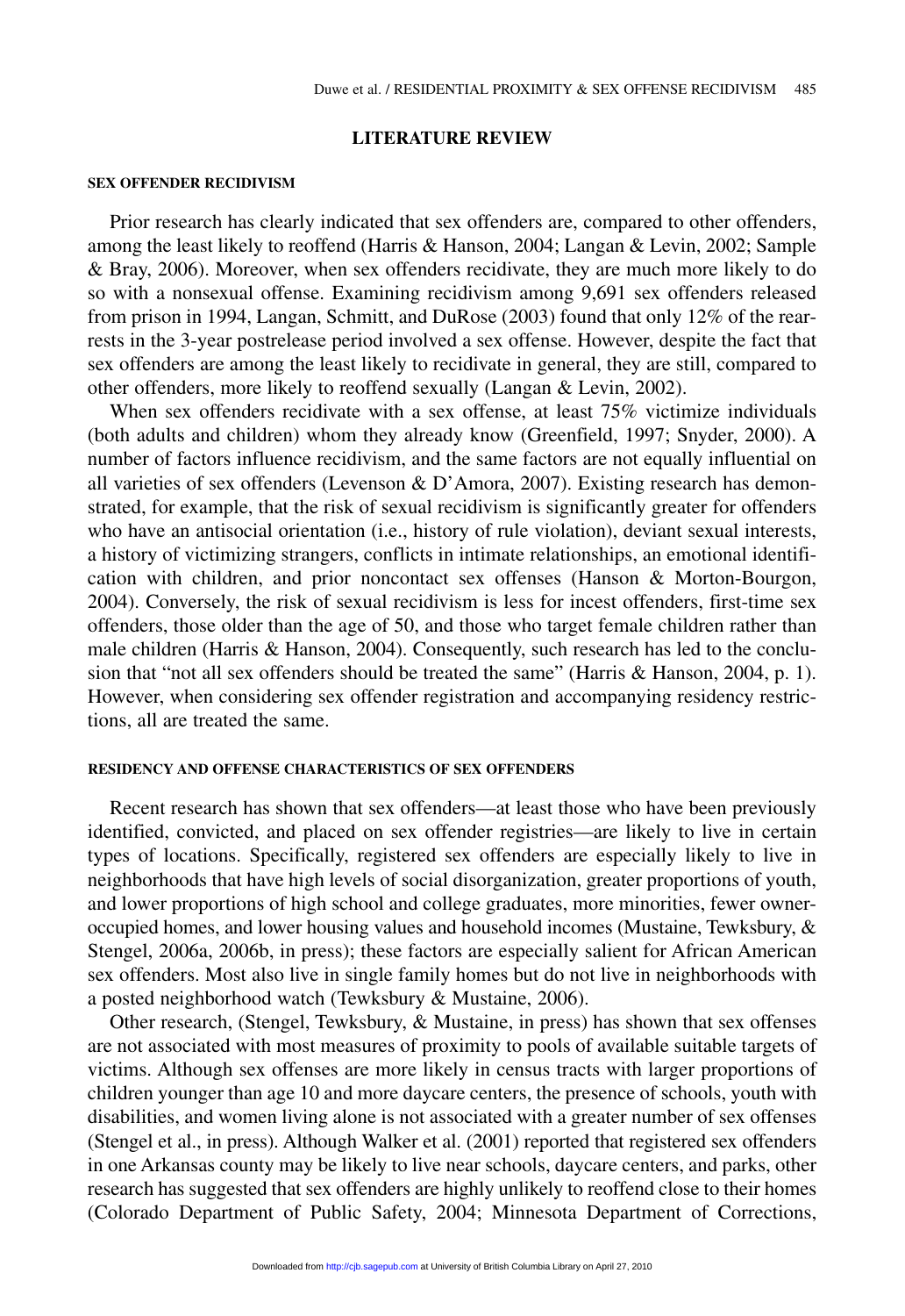2003). In addition, a higher concentration of registered sex offenders residing in a neighborhood has been shown to have no statistical relationship with the number of sex offenses in a community (Stengel et al., in press), and sex offenders who recidivate are no more likely than nonrecidivating sex offenders to live near schools or day care centers (Colorado Department of Public Safety, 2004).

A slightly different conclusion, however, is reached by the one study to assess where sex offenders known to have offended against child victims reside (Tewksbury & Mustaine, in press–a). Child-victimizing sex offenders tend to live in less socially disorganized neighborhoods than do other sex offenders. Research has shown that such offenders, when compared with communities in general, tend to live in neighborhoods with greater proportions of youth in the population, more minority residents, more residents with high school and college educations, more female-headed households, and higher household incomes and housing values.

Scholars generally believe that the residential locations of registered sex offenders are caused by a process of social and economic relegation, facilitated by low levels of social cohesion and social capital in communities where known sex offenders do reside. Such community conditions leave these community members with few (if any) resources to discourage sex offenders from moving into such communities. Most known sex offenders do change residences, often frequently (Mustaine et al., 2006b; Turley & Hutzel, 2001). When they move, they typically go to a more socially disorganized neighborhood than where they lived previously (Mustaine et al., 2006b). Overall, economic factors, not proximity to pools of available, potential victims are what appear to drive where registered sex offenders reside (Tewksbury & Lees, 2006; Tewksbury & Mustaine, in press–b).

#### **THE IMPACT OF REGISTRATION AND RESIDENCY RESTRICTIONS ON OFFENDERS**

Other research has examined the impact of registration on offenders themselves, including a focus on where registrants can, and do, live. As Mustaine et al. (2006a) point out, sex offenders are frequently relegated to neighborhoods and communities marked by social disorganization and economic deprivation. Furthermore, residency restrictions often force offenders to move from their residences. Levenson and Cotter (2005) surveyed 135 sex offenders in Florida who were subject to residency restrictions that prohibited them from living within 1,000 feet of a school, daycare center, park, playground, or other place where children regularly congregate. Levenson and Cotter found that 50% of the 135 offenders, of whom 97% were child molesters, reported being forced to move on account of the 1,000-foot rule. In addition, the results indicated that the housing restrictions also led to increased isolation, decreased stability, and greater emotional and financial stress.

In addition, in jurisdictions with residency restriction laws, registered sex offenders may have extremely limited options regarding where they may legally live (Tewksbury, 2007; Zandbergen & Hart, 2006). Using mapping technology, Zandbergen and Hart (2006) found that less than one quarter of all housing in Orange County, Florida is not within a restricted zone. If school bus stops were added to the list of locations included within a restriction zone, only 4% of all housing in the county would be available to registered sex offenders. When residential restriction laws are in place, there are numerous accompanying negative consequences and an intensification of collateral consequences of sex offender registration in general (Tewksbury, 2007).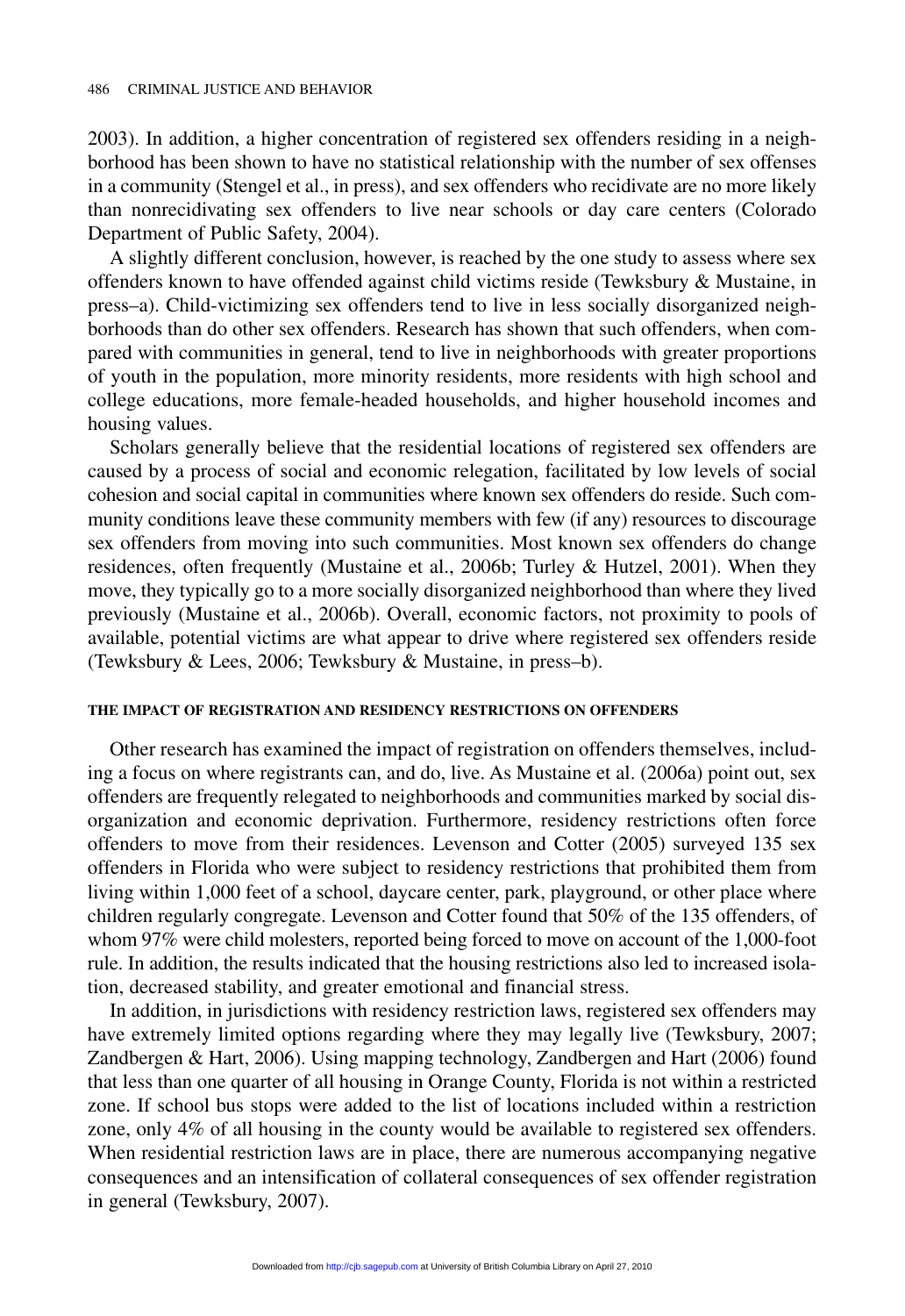One of the clearest findings of this body of research is that residency restrictions and, more generally, sex offender registration create a hardship for sex offenders. However, despite both registration and residential restrictions being focused on promoting community safety, the impact of such laws on sexual recidivism remains unclear. Given that the residential proximity issue has not been fully addressed empirically, there may be truth to the notion that when sex offenders reoffend sexually, they are likely to do so very close to where they live. If so, then policies restricting where sex offenders live may have merit in terms of enhancing public safety.

#### **THE JOURNEY TO CRIME**

A growing literature addressing where criminal offenders commit their offenses has consistently shown that the number of criminal offenses that an offender commits decreases as distance from an offender's residence increases (Brantingham & Brantingham, 1984; Rengert, 2004; Rengert, Piquero, & Jones, 1999). However, for violent offenders (including sex offenders), this pattern typically does not hold. *Confrontational offenders*—who actually encounter their victims personally—seek offending locations where they are unlikely to be recognized (and therefore apprehended). Data from 565 rapes committed by serial rapists showed that offenses occurred an average of more than 3 miles from offenders' homes (Warren et al., 1998). Also focusing on serial rapists, Canter and Gregory (1994) found that 86% of the offenders they studied did not offend against victims who lived nearby, but instead they "marauded" outward into an area of an average of 180 square miles. In New Zealand, serial sexual assault offenders committed their offenses an average of 3 kilometers (1.86 miles) away from their residences (Lundrigan & Czarnomski, 2006).

For other types of violent crime, Groff and McEwen (2006) reported that homicide offenders committed the offense, on average, 0.69 miles from their homes. In addition, Tita and Griffiths (2005) showed that across 9 years of homicides in Pittsburgh, homicide offenders rarely killed in their own neighborhoods. Also, they found that characteristics of events and relationships were more important than characteristics of victims and opportunities in determining where offenses took place.

#### **THE PRESENT STUDY: RESIDENCY RESTRICTIONS IN MINNESOTA**

In a 2006 report, Nieto and Jung identified 22 states (Alabama, Arkansas, California, Florida, Georgia, Illinois, Indiana, Iowa, Kentucky, Louisiana, Michigan, Missouri, Minnesota, New Mexico, Ohio, Oklahoma, Oregon, South Dakota, Tennessee, Texas, Washington, and West Virginia) that have residency restriction legislation for sex offenders. Of these, however, 4 (New Mexico, Oregon, Texas, and Minnesota) do not have statutory language specifically prohibiting sex offenders from living within a certain distance of a child congregation location. In New Mexico, schools must be notified of sex offenders living within a 1-mile radius, but the law does not restrict where they can live. In Oregon and Texas, a government body (e.g., Department of Corrections or the Parole Board) is responsible for determining where and how close a sex offender can live to a child congregation location. In Minnesota, Nieto and Jung (2006, p. 21) reported that "the Parole Commissioner determines if and where a level II and III sex offender may reside within 1,500 feet of school zones."

Nieto and Jung's (2006) description of Minnesota's residency restriction statute is flawed, however. First, the actual statute does not mention a Parole Commissioner nor does the State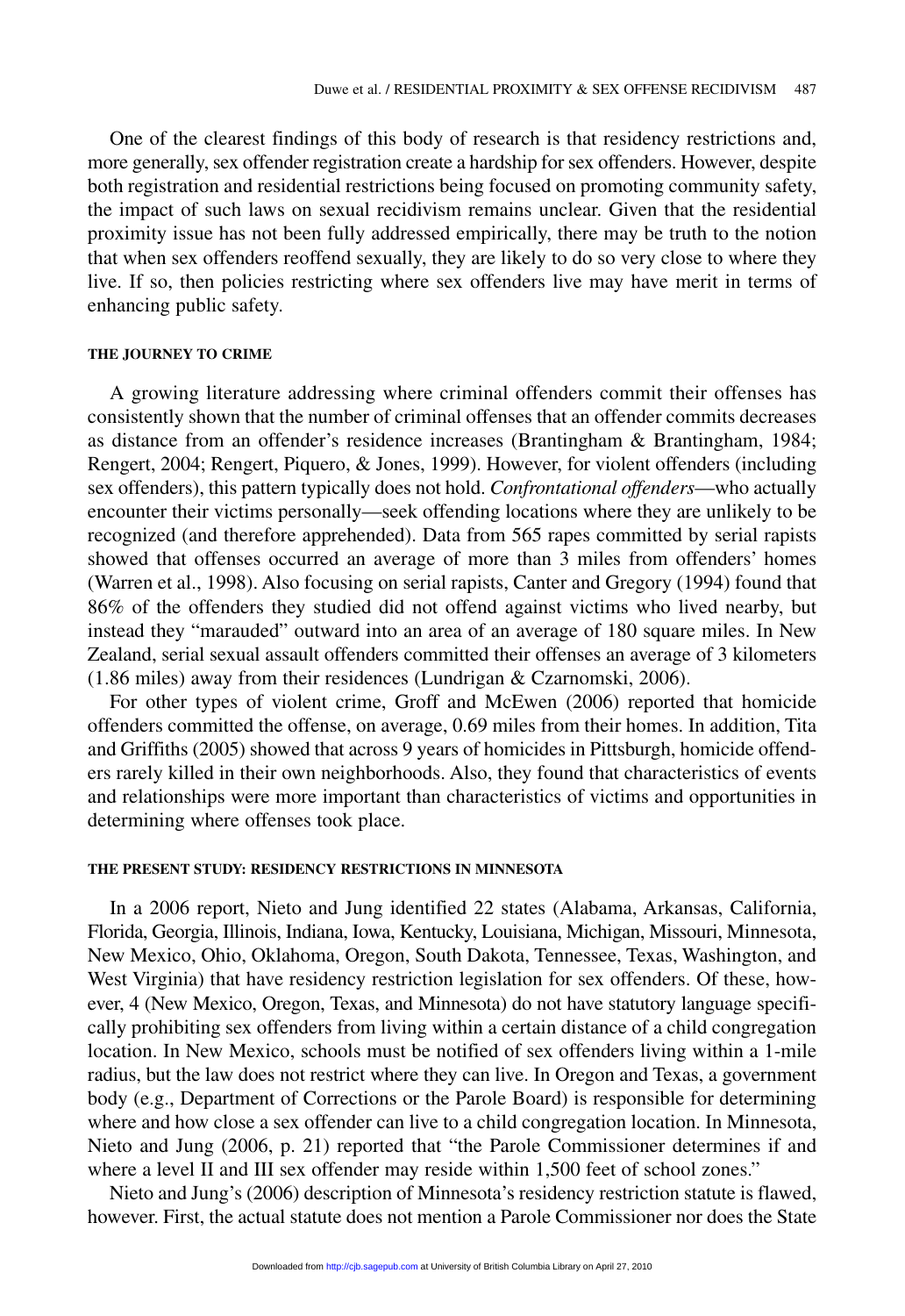of Minnesota actually have one. Second, and more important, there is no mention in the statute of either Level II offenders or restrictions about living within 1,500 feet of school zones. Instead, the statute, which was enacted in 1999, indicates that for offenders given a Level III assignment, the End of Confinement Review Committee (ECRC) "shall determine whether residency restrictions shall be included in the conditions of the offender's release based on the offender's pattern of offending behavior" (Minnesota Statutes 2006, section 244.052, subdivision 3, paragraph [k]). Of the 224 sex offender recidivists examined in this study, there were 22 who were released on or after July 1, 1999—the inception date for this statute. Of the 22, only 2 were eligible for this provision in that they were given a Level III assignment. The ECRC requested residency restrictions for 1 of the 2 offenders; however, on further review of this particular offender's release plan, residency restrictions were not included in his conditions for release. As a result, not one of the offenders analyzed in this study was subject to residency restrictions on release from prison.<sup>1</sup>

The sex offenders examined here thus provide an ideal opportunity to assess the likelihood of whether residency restrictions might have been effective in preventing the occurrence of their sex reoffenses. This is accomplished by identifying whether these sexual recidivists did, in fact, target children who lived in close proximity to their own residences. In closely analyzing the spatial patterns of sexual reoffending among the 224 recidivists released from Minnesota correctional facilities between 1990 and 2002, this study focuses on several key questions. First, where did offenders initially establish contact with their victims, and where did they commit the offense? Second, what were the physical distances between an offender's residence and both the offense and first contact locations? Finally, were other factors such as victim–offender relationship, supervision status, use of alcohol or drugs, and use of force associated with both residential proximity and the sexual reoffense?

#### **METHOD**

To address these questions, data were gathered on sex offenders who recidivated with a new sex offense. Between 1990 and 2002, there were a total of 3,166 sex offenders released from eight state correctional facilities in Minnesota.<sup>2</sup> Of these offenders, 374 were rearrested for a new sex offense, 304 were reconvicted for a new sex crime, and 224 were reincarcerated for a new sex offense prior to January 1, 2006 (Minnesota Department of Corrections, 2007). As a result, there were 70 offenders who were rearrested, but were not reconvicted or reincarcerated, for a new sex offense, and 80 offenders who were reconvicted of a new sex crime but were not reincarcerated. Because of the greater availability of data on the offenders who returned to prison for a new sex crime, we did not examine the 70 rearrests and 80 reconvictions that did not result in reincarceration. Instead, we focused our analyses on the 224 sex offenders who were reincarcerated for a new sex offense. As a result, our sample represents what are likely the most serious cases of sexual recidivism that occurred in Minnesota between 1990 and 2005.

#### **MEASURES**

Several different sources of data were used to examine proximity: the criminal complaint for the sexual reoffense, the pre-sentence investigation (PSI) report, the Statewide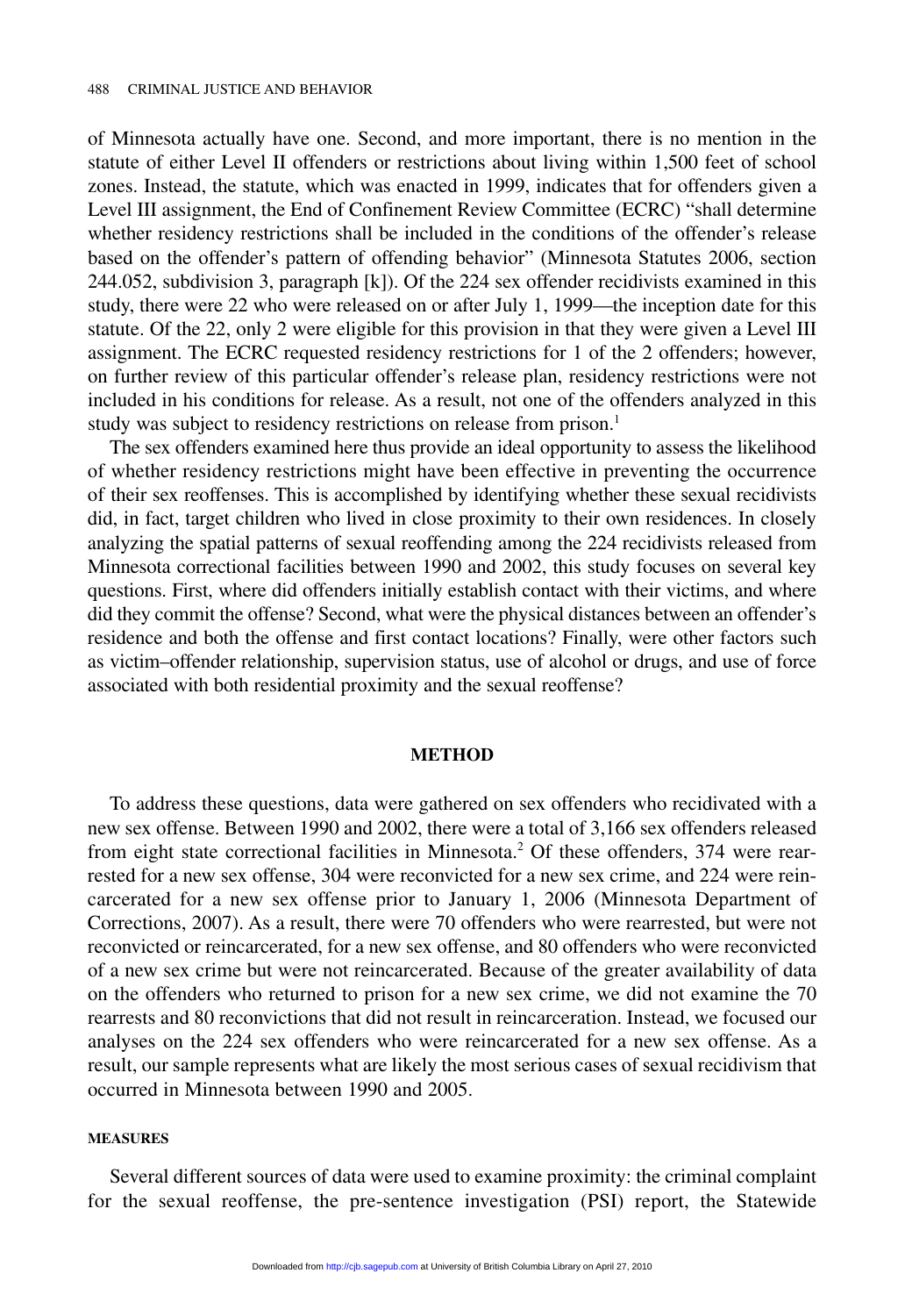Supervision System (SSS), the Minnesota Bureau of Criminal Apprehension (BCA) offender registry, and the Correctional Operations Management System (COMS), the database maintained by the Minnesota Department of Corrections. These sources were reviewed for each of the 224 recidivists, and data were recorded for each of the following items:<sup>3</sup> offender's address at the time of the reoffense, the address of the location where the new offense occurred, the location or address where the offender first established contact with the victim, the type of location where the offense took place (e.g., offender's residence, victim's residence, public building, etc.), the type of location where the offender first established contact with the victim (e.g., offender's residence, victim's residence, bar/nightclub, etc.), the relationship between the offender and victim (e.g., stranger, girlfriend's daughter, babysitter, etc.), the amount of force used (e.g., no force, force with injury, etc.), and the presence of alcohol and/or drug use by the offender and/or the victim around the time of the offense.

Of the 22 states that have enacted residency restriction legislation, most have applied restrictions for all sex offenders regardless of their offending history or perceived risk of reoffense (Nieto & Jung, 2006). It is possible, however, that residency restrictions may be a more effective deterrent for some offenders than for others. In an effort to identify the types of sex offenders for whom residency restrictions might be more effective, we collected and analyzed additional offender and victim data from the COMS database. The appendix lists the variables derived from COMS and describes how they were created.

#### **ANALYSIS**

Once all data were collected, the physical distances between the offender's residence and both the offense and first contact locations were calculated, using Google Earth. For example, using the "Directions" feature, the offender's address was entered in the first address location (i.e., "From"), whereas the offense or first contact location was entered in the second address location (i.e., "To"). The "Ruler" feature in Google Earth was then used to determine the Euclidian, or straight-line, distance (in both feet and miles) between the first and second address locations.

Four criteria were used to determine whether residency restrictions might have prevented a sex crime from occurring. As noted above, housing restrictions are geared primarily toward deterring sex offenders—namely, child molesters—from initiating contact with potential victims by prohibiting them from living within a certain distance of a school, park, daycare center, or other area where children might be present. The first criterion, then, concerns the means by which the offenders established contact with their victims. Therefore, our analyses focused on direct-contact offenders, who typically initiated contact with their victims by approaching them on the street, meeting them in a bar, or breaking into the victim's home. In addition, our analyses also assessed offenders who gained access through indirect means (e.g., girlfriend's daughter, babysitter, friend's son or daughter, etc.) to provide a more complete picture of the patterns of sexual reoffending.

The second criterion concerns the distance between an offender's residence and where he (all 224 offenders were male) first established contact with the victim. There is no clear consensus on the distance requirement across jurisdictions that have implemented housing restrictions; statutes range from 500 to 2,500 feet. The distances in most states, however, are often between 1,000 and 2,500 feet (Levenson & Cotter, 2005). This study, therefore, determined residential proximity on the basis of a 1,000-foot zone (0.2 miles) as well as a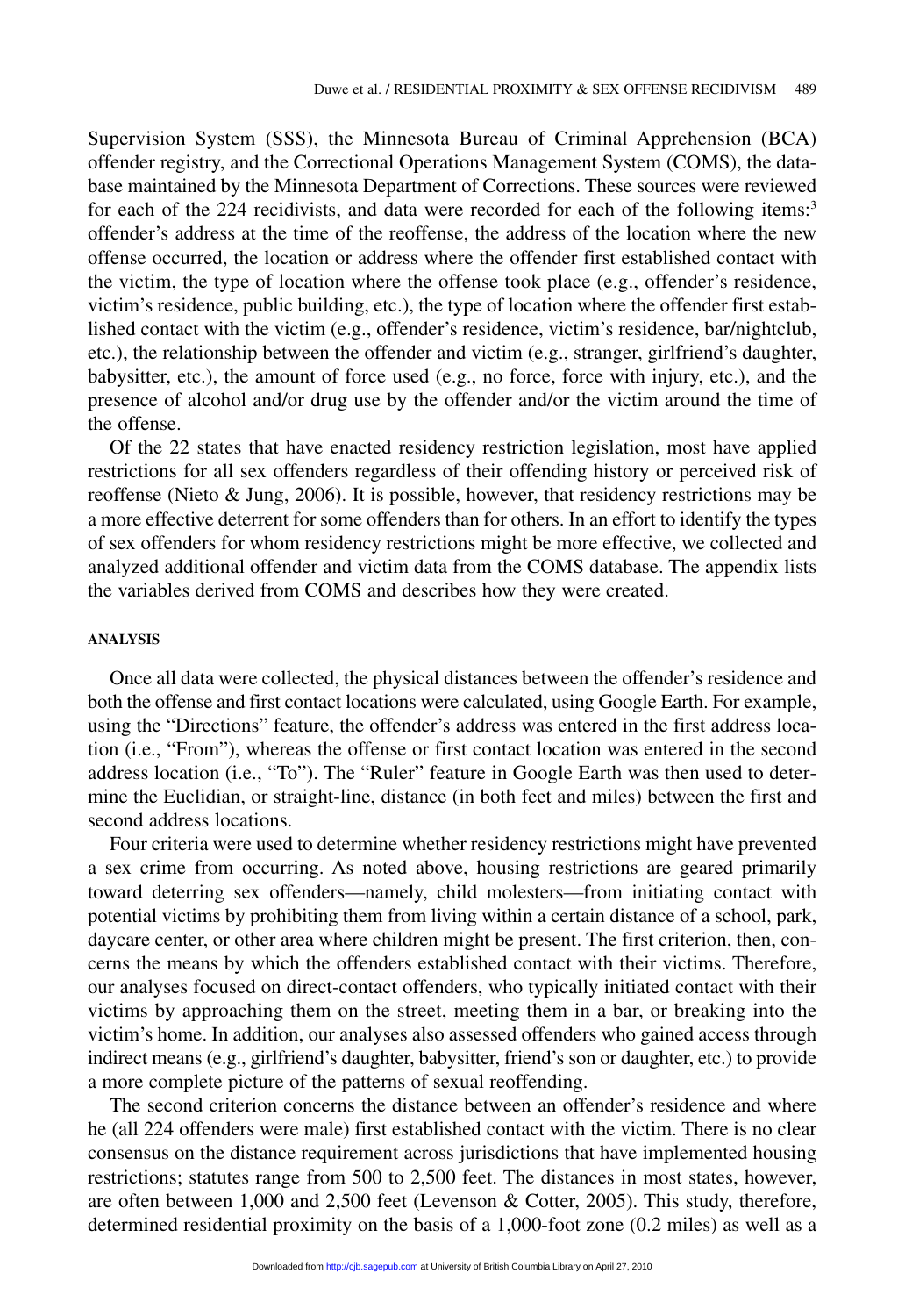2,500-foot zone (0.5 miles). To ensure that neither distance was overly restrictive, residential proximity was also determined on the basis of a 1-mile zone (5,280 feet). As a result, three distances were used in this study to determine residential proximity: 1,000 feet, 2,500 feet, and 5,280 feet (1 mile).

The third criterion concerns the type of location where the offender established contact with the victim. In order for a case to be considered one that might have been prevented by a residency restrictions law, the offender had to have established victim contact in or near one of the prohibited areas: a school, park, playground, daycare center, or other location where children are known to congregate.

The fourth criterion concerns the age of the victim. Because housing restrictions focus on the protection of children, the victim(s) had to have been younger than age 18 at the time of the offense for it to be considered a case where a residency restriction law might have made a difference.

All four of the criteria outlined above had to be met for an offense to be classified as one that might have been prevented by housing restrictions. If, for example, an offender established direct contact with a juvenile victim 0.3 miles (1,584 feet) away from his residence at a park and committed the offense in the same location, residential proximity would be relevant for both the 0.5 mile (2,500 feet) and 1.0 mile distances but not for the 0.2 mile (1,000 feet) distance. If, however, the victim in this situation were an adult, then the case would not be classified as one that might have been deterred by residency restrictions. Similarly, if an offender broke into a neighbor's home 0.1 miles (500 feet) away from his own residence and victimized a juvenile female victim, the case would not meet the criteria for classification because the first contact location would be the victim's home rather than a child congregation location.

#### **RESULTS**

The results show that  $85\%$  ( $n = 190$ ) of the sexual offenders' reoffenses occurred in a residential location (see Table 1). The other  $15\%$  ( $n = 34$ ) took place in a public location, of which most were an exterior location such as a street, alley, or park. Slightly more than one half (54%) of the recidivists committed the reoffense in their own residence. Of these 121 reoffenses, the offender shared the residence with the victim in 37% of the cases. In  $42\%$  ( $n = 94$ ) of the cases, the offense took place within the victim's home. The victim shared the residence with the offender in  $48\%$  ( $n = 45$ ) of these cases.

For 27 of the 224 cases, it was not possible to estimate the distance between the offender's residence and the location where the offense took place because of the absence of specific address information for at least one of the locations. This was especially true for the older cases (i.e., those that took place in the early to mid-1990s) in that specific address information for either the offender's residence or the offense location was less likely to be available in any of the data sources used.

#### **OFFENDER RESIDENCE–OFFENSE LOCATION DISTANCE**

The results in Table 1, which also display the straight-line distance between the offender's residence and the offense location, suggest that offenders were more likely to commit offenses in or near their place of residence. Of the 197 cases where specific address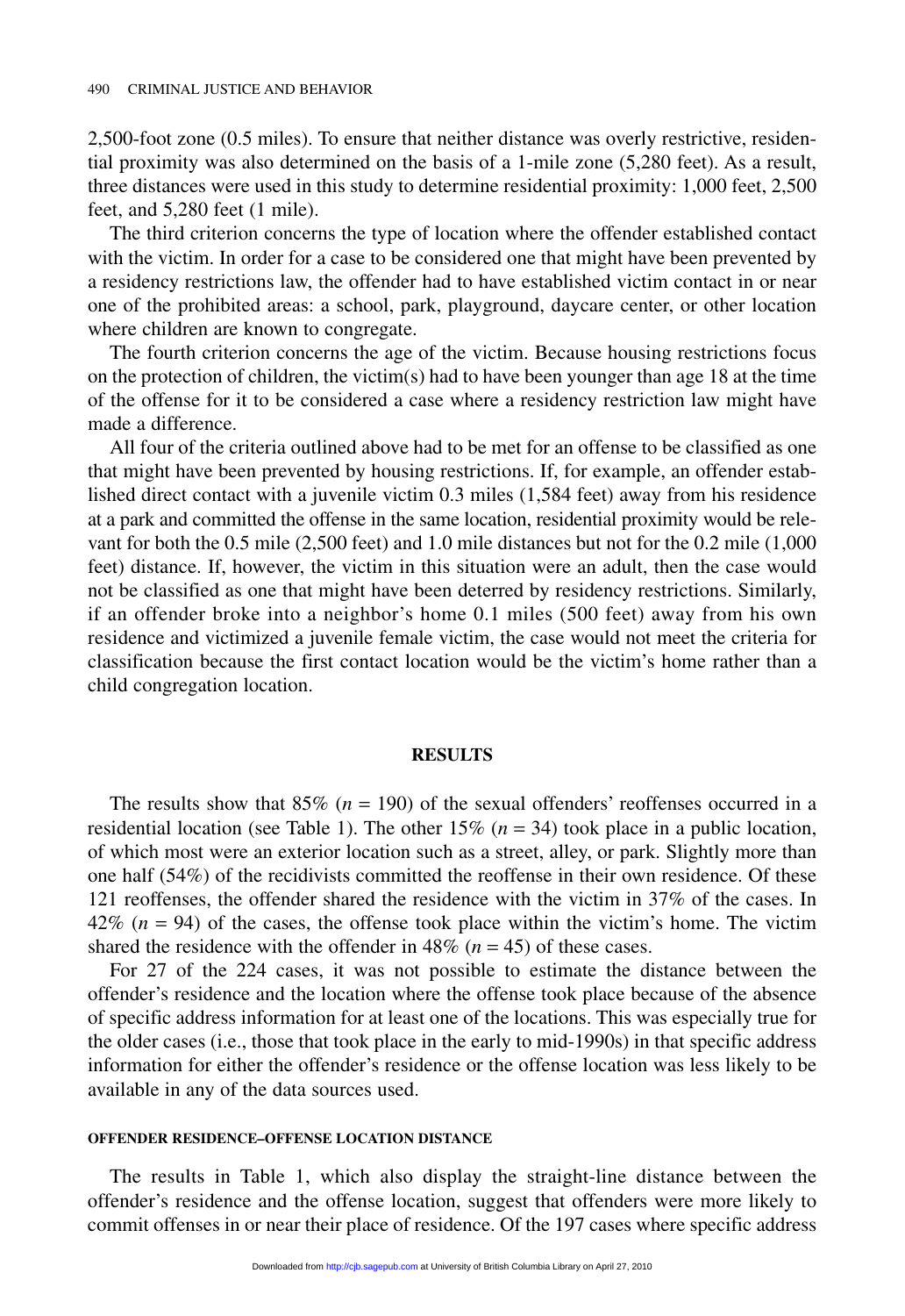|                                                            | Number | %     |
|------------------------------------------------------------|--------|-------|
| Location of offense                                        |        |       |
| Offender's residence                                       | 76     | 33.9  |
| Victim's residence                                         | 49     | 21.9  |
| Shared residence                                           | 45     | 20.1  |
| Residence of acquaintance/family member                    | 15     | 6.7   |
| Other residence (e.g., hotel room)                         | 6      | 2.7   |
| Exterior public location                                   | 28     | 12.5  |
| Interior public location                                   | 6      | 2.2   |
| Total                                                      | 224    | 100.0 |
| Distance between offender's residence and offense location |        |       |
| Same offender residence/offense location                   | 76     | 38.6  |
| Same victim-offender residence/offense location            | 45     | 22.8  |
| Less than 1 mile                                           | 18     | 9.1   |
| $1-5$ miles                                                | 20     | 10.2  |
| $6-10$ miles                                               | 14     | 7.1   |
| $11-20$ miles                                              | 12     | 6.1   |
| 21-50 miles                                                | 8      | 4.1   |
| More than 50 miles                                         | 4      | 2.0   |
| Total                                                      | 197    | 100.0 |
| Victim-offender Relationship                               |        |       |
| Stranger                                                   | 48     | 21.4  |
| Acquaintance/other known                                   | 51     | 22.8  |
| Babysitter                                                 | 13     | 5.8   |
| Neighbor                                                   | 8      | 3.6   |
| "Romantic/dating"                                          | 13     | 5.8   |
| Friend of family                                           | 20     | 8.9   |
| Significant other's son or daughter                        | 39     | 17.4  |
| Family/biological                                          | 32     | 14.3  |
| Total                                                      | 224    | 100.0 |

|  |  |  |  |  |  |  |  | TABLE 1: Location, Distance, and Victim-Offender Relationship of Sex Reoffenses |
|--|--|--|--|--|--|--|--|---------------------------------------------------------------------------------|
|--|--|--|--|--|--|--|--|---------------------------------------------------------------------------------|

information was available,61% ( $n = 121$ ) took place inside the offender's residence. For the remaining  $39\%$  ( $n = 76$ ) who committed the offense outside of their residence, there was an inverse relationship between the offender residence–offense location distance and the number of offenses. That is, as the distance between the offender's residence and the offense location increased, the number of offenses decreased. For example, 19% (*n* = 38) of the offenses took place within 5 miles of the offender's residence,  $7\%$  ( $n = 14$ ) within 6 to 10 miles,6% ( $n = 12$ ) within 11 to 20 miles, 4% ( $n = 8$ ) within 21 to 50 miles, and 2%  $(n = 4)$  beyond 50 miles. However, relatively few of the offenses  $(9%)$  took place within 1 mile of the offender's residence.

Compared to the offender residence–offense location distance, estimating the distance between the offender's residence and the first contact location was more difficult for several reasons. First, the address information regarding the specific location where offenders first established contact with their victims was frequently unavailable in the criminal complaint. Second, for some cases, geographic distance was irrelevant in that several offenders first established contact over the telephone (one even while incarcerated for the prior sex offense) or the Internet (i.e., dating personals). Finally, and perhaps most important, the majority of the offenders knew their victims at the time of the offense, often for some time before the crime took place. For example, determining the specific location where an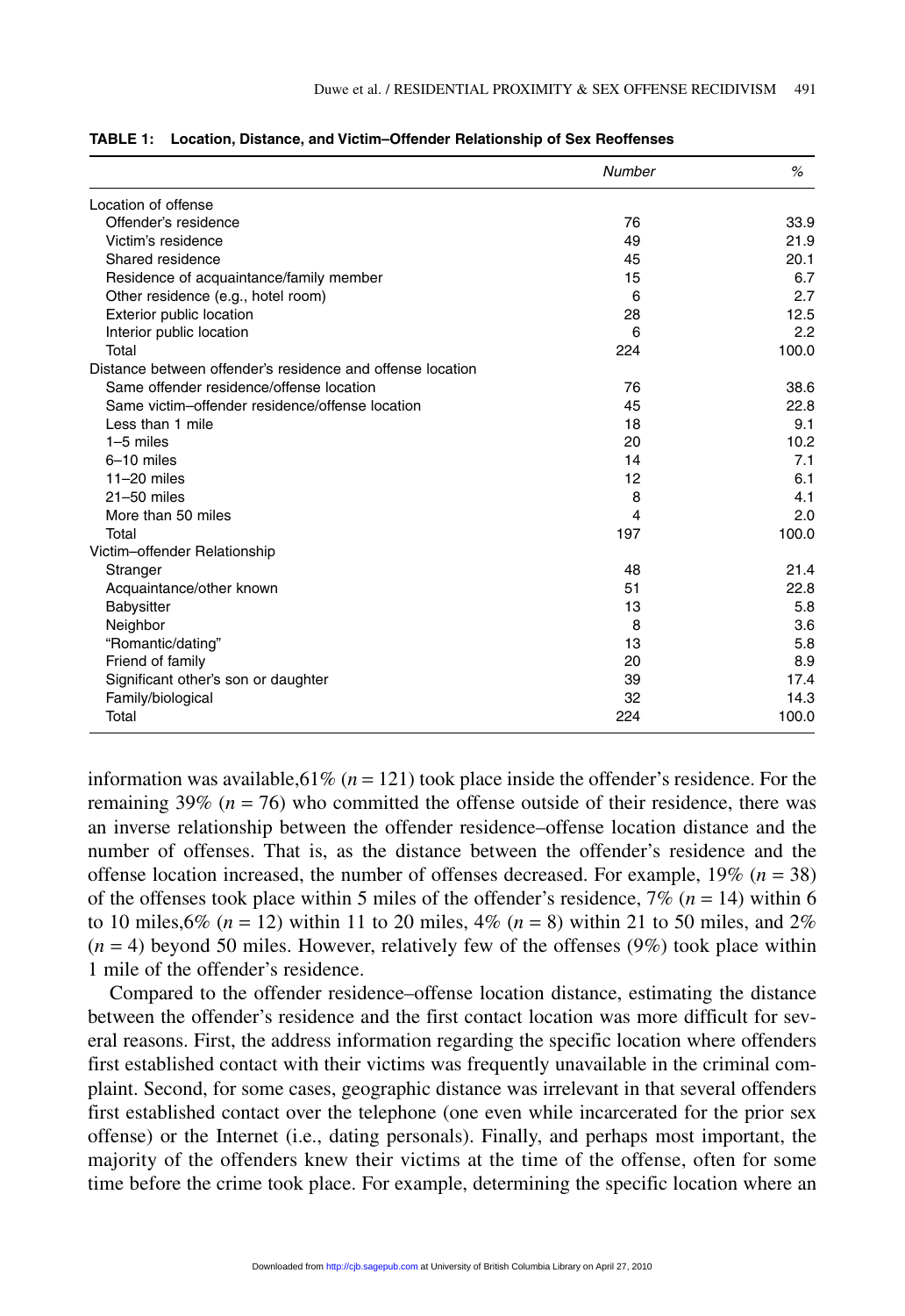offender first met his stepdaughter (his victim) is largely irrelevant to the issue of residential proximity. Consequently, the findings regarding the offender residence–first contact distance will focus only on the direct-contact offenders and will be presented later in this study.

#### **VICTIM–OFFENDER RELATIONSHIP**

The findings regarding the victim–offender relationship for the 224 reoffenses indicate that 21% of the offenders victimized someone they did not know (see Table 1). This percentage is higher than that normally seen in sex offender populations because this is a sample of recidivists, who are more likely to victimize strangers. Consistent with research on sex offenders in general, the vast majority (79%) of offenders, however, victimized someone they knew. Acquaintance/other known was the most common victim–offender relationship (23%), followed closely by offenders who victimized the daughter or son of the woman with whom they had developed a romantic relationship (17%). This category includes men who molested their stepdaughters or stepsons. In  $14\%$  ( $n = 32$ ) of the cases, offenders victimized family members such as their own daughter, niece, or granddaughter.

In Table 2, we examine whether the offender residence–offense location distance varied by the type of victim–offender relationship. When the offenders victimized a stranger, 28%  $(n = 12)$  committed the offense in their own residence. When they committed the offense outside their residence, however, most did so more than 1 mile away from their home; fully 49% (*n* = 21) of the stranger-on-stranger reoffenses took place more than 1 mile from the offender's residence. In contrast, 23% (*n* = 10) occurred within 1 mile of the offender's residence. Of the 17 offenses that took place within 1 mile of the offender's residence, 10 involved strangers, 5 involved neighbors, 1 involved a babysitter, and 1 involved a "consensual" romantic relationship.

There were 124 cases (63%) that occurred within the offender's residence, of which 90%  $(n = 112)$  involved offenders who knew their victims. The percentage of cases occurring inside the offender's residence was greater for those who victimized their significant other's son or daughter (89%), a biological family member (81%), a child they were babysitting  $(77\%)$ , or an acquaintance  $(74\%)$ .

In Table 3, we examine more closely the relationship between the offender's residence, the victim's residence, and the location where the offense occurred. There were five possible offender residence, victim residence, and offense location combinations, as follows:

- 1. The offense occurred at the residence where both the offender and victim lived.
- 2. The offense took place at the offender's residence, which was different from that of the victim.
- 3. The offense took place at the victim's residence, which was different from that of the offender.
- 4. The offender and victim shared a residence, but the offense occurred at a different location.
- 5. The offender residence, victim residence, and offense locations were all different from one another.

The results from a chi-square significance test showed that the 45 offenses occurring in the residence shared by both the victim and the offender were significantly less likely to involve the use of physical force and alcohol or drugs. These offenses were more likely to involve offenders who victimized children and family members, however. The 76 offenses that took place at the residence where only the offender lived were significantly more likely to involve the use of alcohol or drugs and acquaintance victims. The 49 offenses that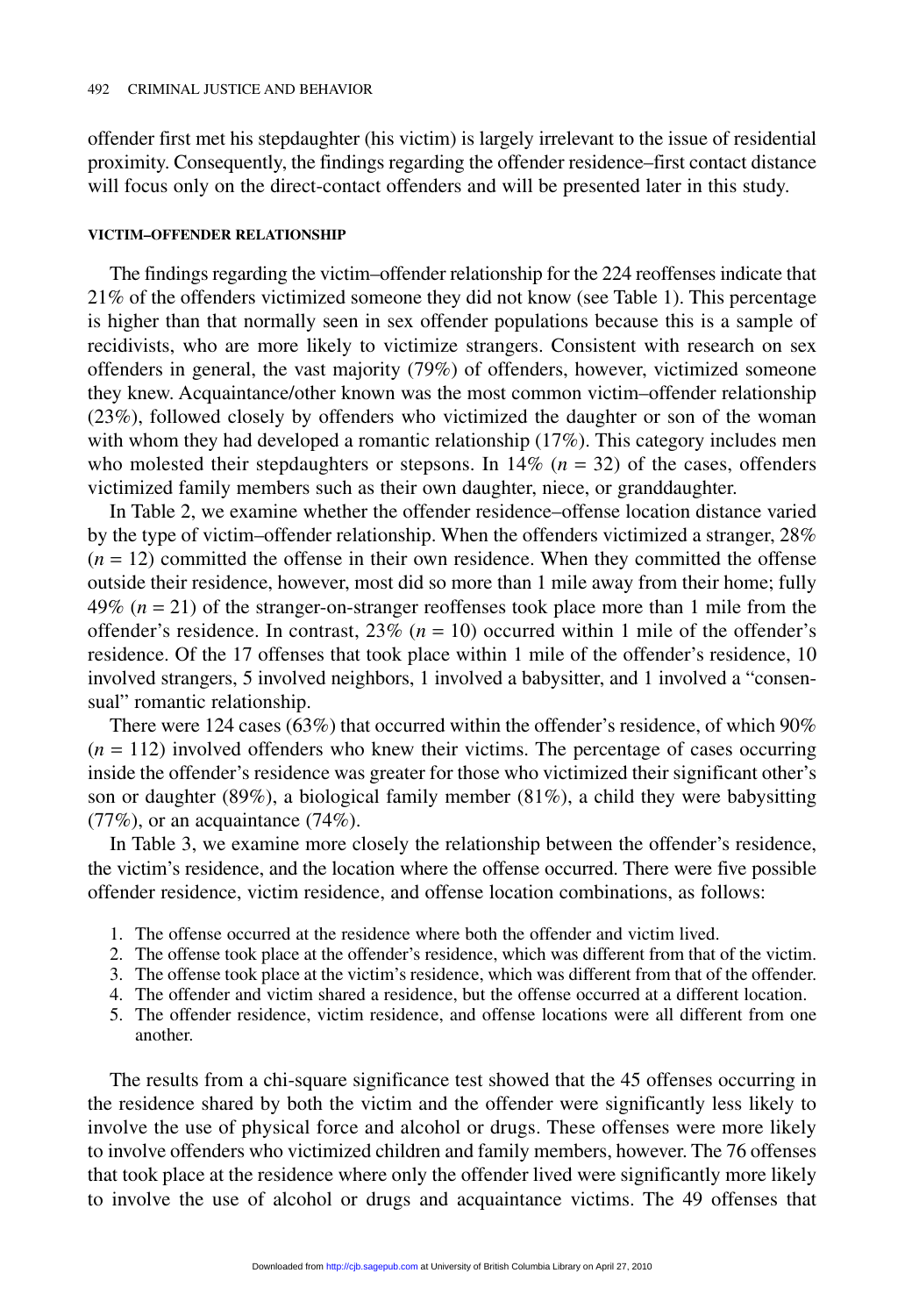| TABLE 2: Offense Location-Offender |                | r Residence Distance by Victim-Offender Relationship |                                                 |                                |               |                              |                                       |                                |                  |
|------------------------------------|----------------|------------------------------------------------------|-------------------------------------------------|--------------------------------|---------------|------------------------------|---------------------------------------|--------------------------------|------------------|
| <b>Distance</b>                    | Stranger       | Acquaintance<br>Other Known                          | Babysitter                                      | Neighbor                       | Romantic      | Family<br>Friend             | Significant<br>Other's Child          | Other<br>Family                | Total            |
| Offender's residence               | 27.9           | 73.8                                                 |                                                 |                                | 41.7          |                              |                                       |                                | 62.9             |
| $< 1$ mile                         | 23.3           |                                                      |                                                 |                                |               | 58.8<br>0.0                  |                                       |                                | 8.6<br>8.9       |
| -5 miles                           |                |                                                      |                                                 |                                |               |                              |                                       |                                |                  |
| $6 - 10$ miles                     | $18.6$<br>11.6 | 0.141.0<br>0.141.0                                   |                                                 |                                |               |                              |                                       |                                | $\frac{7}{6}$    |
| 1-20 miles                         | 14.0           |                                                      |                                                 |                                |               |                              |                                       |                                |                  |
| $21 - 50$ miles                    | 2.3            |                                                      | v<br>0. v 0. 4. 0. 0. 0.<br>0. v 0. 4. 0. 0. 0. | s s o o o o o<br>8 s o o o o o |               | n o o o o<br>ຕູ o n n n<br>လ | 8 0 8 8 8 9 0<br>8 0 1 8 8 9 0 0<br>8 | 8 0 8 N 0 8 8<br>8 0 8 N 0 8 8 | $\frac{4}{1}$ .5 |
| $>50$ miles                        | 2.3            | ္ပိ                                                  |                                                 |                                |               |                              |                                       |                                |                  |
|                                    | 43             | $\frac{2}{3}$                                        | $\frac{8}{1}$                                   | $\infty$                       | $\frac{1}{2}$ | $\overline{C}$               | 86                                    | 26                             | 50               |
|                                    |                |                                                      |                                                 |                                |               |                              |                                       |                                |                  |

| l |
|---|
|   |
|   |
|   |
|   |
|   |
|   |
|   |
|   |
|   |
|   |
|   |
|   |
|   |
|   |
|   |
|   |
|   |
|   |
|   |
|   |
| i |
|   |
|   |
|   |
|   |
|   |
|   |
|   |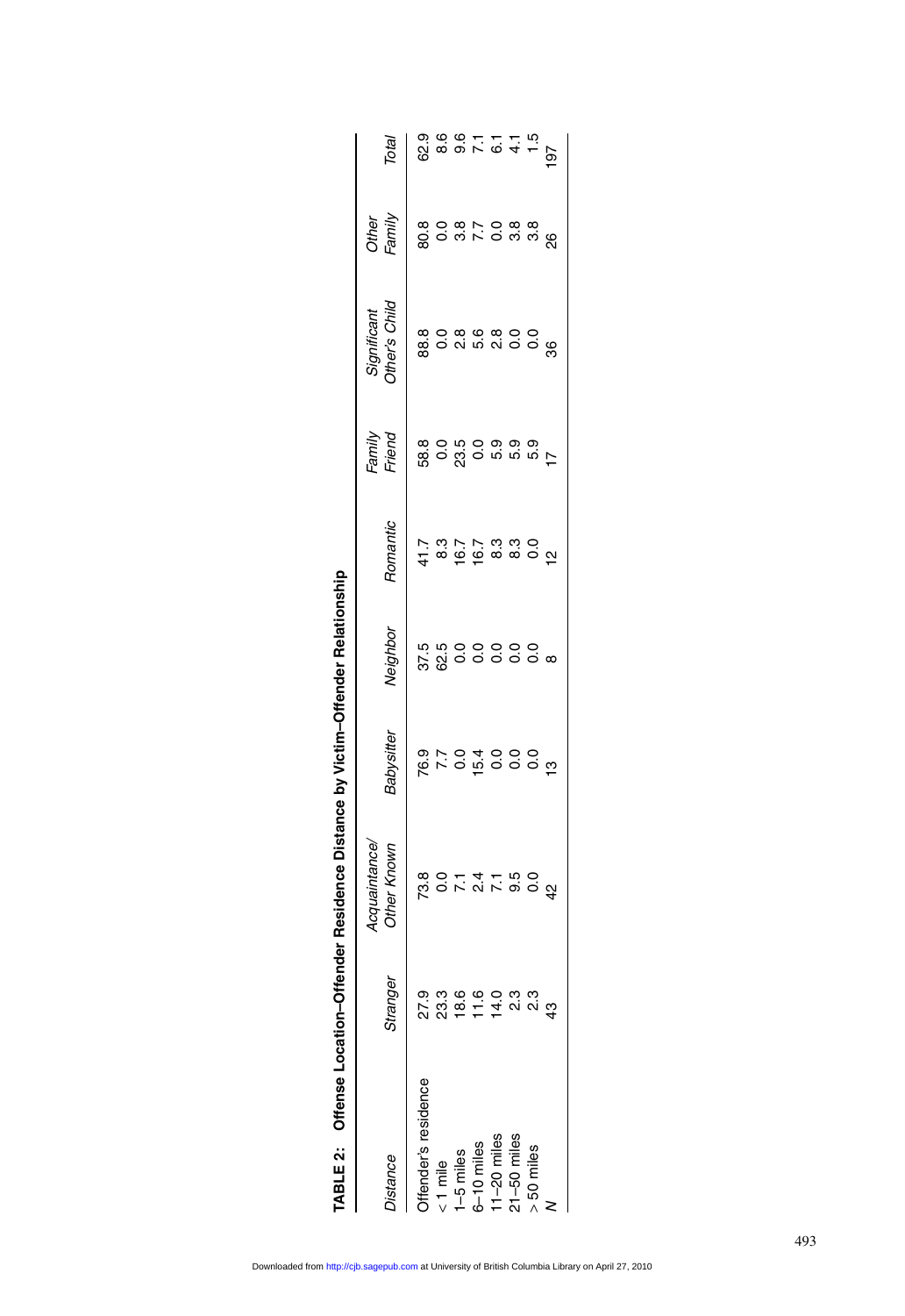occurred at the residence where only the victim lived were also significantly more likely to involve offenders who victimized acquaintances. These offenders, however, were significantly more likely to victimize adults and to use physical force during the assault. Finally, the 51 offenses in which the offender residence, victim residence, and offense location were different from one another were significantly more likely to involve offenders who not only used physical force but who also victimized adults and strangers.

#### **TYPE OF VICTIM CONTACT**

As noted above, determining the location where offenders first established contact with their victims was often difficult, particularly for offenders who had known their victims for some time. More important, however, the data show that residential proximity had only modest relevance in a majority of the 224 reoffenses. More specifically, 79 offenders (35%) directly established contact with the victim. For these direct-contact offenders, they met their victims by approaching them on the street, meeting them in a bar, or breaking into the victim's home. For the remaining  $65\%$  ( $n = 145$ ), however, the offenders were biologically related to their victims (14%), or they gained access to their victims through a form of collateral contact such as a girlfriend, wife, coworker, friend, or acquaintance (51%). Thus, for the biological-contact and collateral-contact offenders, residential proximity was not nearly as important as social or relationship proximity.

In Table 4, we examine the characteristics of the 224 offenders by the three types of victim contact. As indicated by the results from a chi-square significance test, the 79 direct-contact offenders had a significantly greater number of institutional disciplinary convictions in the past 12 months prior to release than did either the collateral- or biologicalcontact offenders. These offenders were also significantly more likely to be released to intensive supervision. In their sex reoffense, where they established direct contact with their victims, all of the direct-contact offenders victimized acquaintances and strangers. Indeed, it was almost evenly split between the two, although nearly one third assaulted a stranger adult female victim.

Direct-contact offenders were significantly less likely to victimize those younger than the age of 13 (i.e., "child") in either their previous or current offense. Instead, they were much more likely to victimize adults. In fact, adults were the victims in  $54\%$  ( $n = 42$ ) of their reoffenses, which is more than 4 times greater than for the other recidivists. Furthermore, these offenders were more likely to have a history of victimizing adult strangers. For example, in their previous sex offense,  $35\%$  ( $n = 28$ ) had victimized adults, whereas  $34\%$  $(n = 27)$  had victimized strangers. Direct-contact offenders were significantly more likely to commit the reoffense at a location that was different from both their residence and that of the victims. Perhaps as a consequence of their tendency to victimize adult strangers at a location where neither they nor their victims lived, direct-contact offenders were significantly more likely to use physical force.

Compared to the other recidivists, the 113 collateral-contact offenders were significantly more likely to victimize acquaintances in both their prior and current sex crimes. These offenders, moreover, were much more likely than direct-contact offenders to victimize children in both their previous and current sex offenses. More specifically, 53% (*n* =60) of the acquaintance victims in their reoffenses were females younger than the age of 18. Given that  $50\%$  ( $n = 56$ ) offended against juvenile female acquaintances in their prior offense, these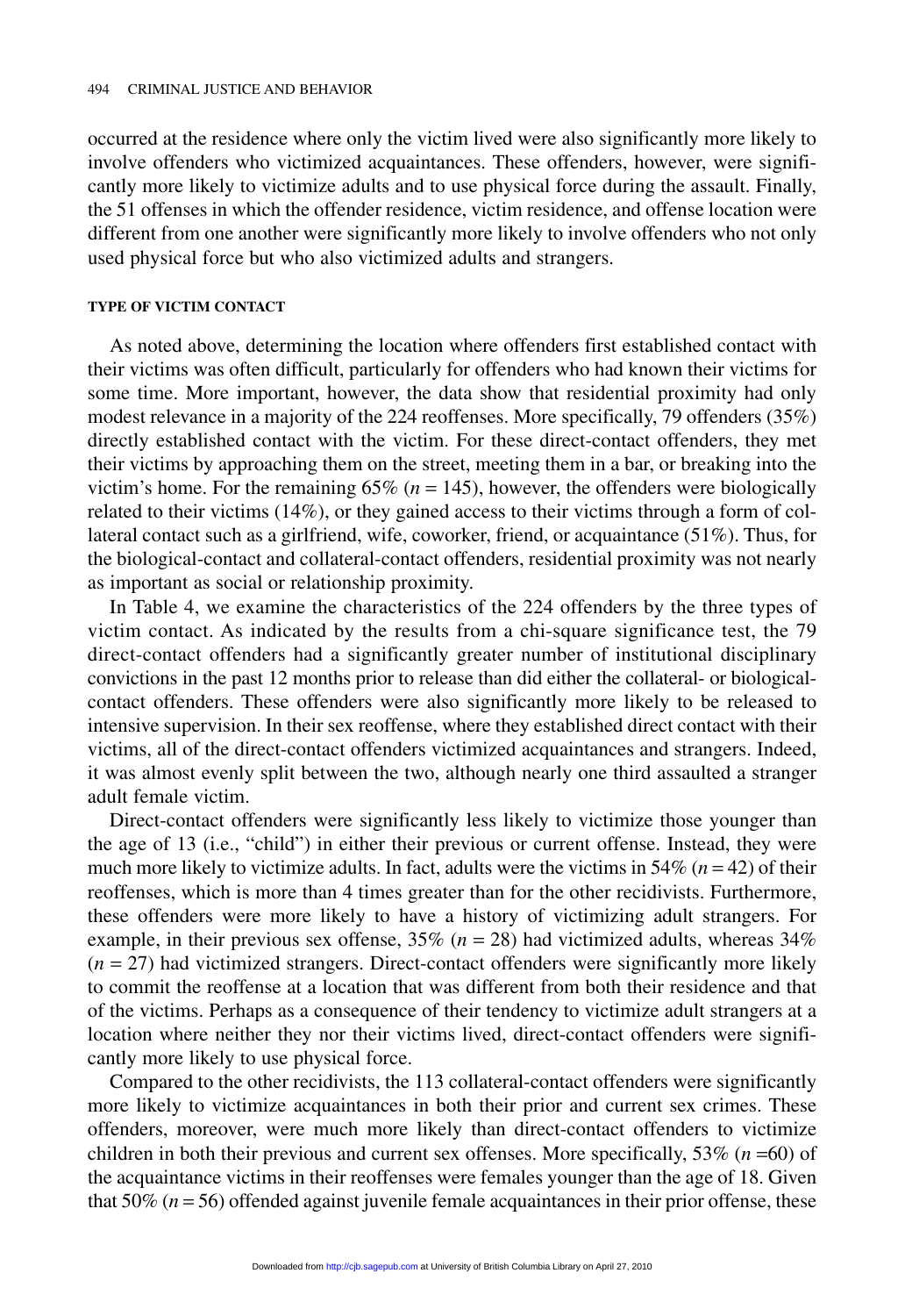|                                   | Same V-O  | Same      | Same      | Same V-O<br>Residence,<br>Residence/OL's Offender/OL Victim/OL Different Location and Location | Different V-O<br>Residences |
|-----------------------------------|-----------|-----------|-----------|------------------------------------------------------------------------------------------------|-----------------------------|
| Avg. distance (miles)*            | 0.0       | 0.0       | 9.4       | 22.1                                                                                           | 13.3                        |
| Median distance (miles)           | 0.0       | 0.0       | 4.5       | 8.1                                                                                            | 4.0                         |
| Offender demographics             |           |           |           |                                                                                                |                             |
| Race                              |           |           |           |                                                                                                |                             |
| White (%)                         | 80.0      | 68.4      | 61.2      | 100.0                                                                                          | 62.7                        |
| African American (%)              | 17.8      | 26.3      | 34.7      | 0.0                                                                                            | 27.5                        |
| American Indian (%)               | 2.2       | 3.9       | 4.1       | 0.0                                                                                            | 9.8                         |
| Asian (%)                         | 0.0       | 1.3       | 0.0       | 0.0                                                                                            | 0.0                         |
| Avg. age at release (years)       | 32.0      | 34.7      | 33.2      | 33.7                                                                                           | 31.7                        |
| Metro-area commit (%)             | 43.2      | 52.6      | 65.3      | 66.7                                                                                           | 56.0                        |
| Criminal history                  |           |           |           |                                                                                                |                             |
| Multiple prior sex crimes (%)     | 40.0      | 28.9      | 30.6      | 66.7                                                                                           | 33.3                        |
| Multiple prior felonies (%)       | 60.0      | 53.9      | 71.4      | 66.7                                                                                           | 54.9                        |
| Institutional                     |           |           |           |                                                                                                |                             |
| Recent discipline convictions     | 1.9       | 3.5       | 4.8       | 0.7                                                                                            | 4.0                         |
| Length of stay (months)           | 22.7      | 26.9      | 33.0      | 26.5                                                                                           | 27.9                        |
| Completed treatment (%)           | 9.1       | 9.2       | 14.3      | 0.0                                                                                            | 6.0                         |
| Treatment dropout (%)             | 11.4      | 6.6       | 8.2       | 0.0                                                                                            | 8.0                         |
| Did not enter treatment (%)       | 77.8      | 84.2      | 77.6      | 100.0                                                                                          | 84.3                        |
| Postrelease                       |           |           |           |                                                                                                |                             |
| Length of supervision (months)    | 19.8      | 23.2      | 24.1      | 10.5                                                                                           | 20.3                        |
| ISR (%)                           | 6.7       | 11.8      | 20.4      | 0.0                                                                                            | 11.8                        |
| SR (%)                            | 91.1      | 80.3      | 73.5      | 100.0                                                                                          | 78.4                        |
| Discharge                         | 2.2       | 7.9       | 6.1       | 0.0                                                                                            | 9.8                         |
| SRRS (number)                     | 0.5       | 0.5       | 0.6       | 0.0                                                                                            | 0.5                         |
| Reoffense                         |           |           |           |                                                                                                |                             |
| Alcohol/drugs (%)**               | 9.5       | 34.3      | 25.0      | 50.0                                                                                           | 19.6                        |
| Physical force (%)*               | 22.2      | 34.2      | 57.1      | 0.0                                                                                            | 52.9                        |
| Supervised at time of offense (%) | 20.0      | 25.0      | 36.7      | 0.0                                                                                            | 37.3                        |
| Time unsupervised (months)        | 44.3      | 39.0      | 40.0      | 52.2                                                                                           | 29.1                        |
| Prior victim characteristics      |           |           |           |                                                                                                |                             |
| Female (%)                        | 88.1      | 80.0      | 89.6      | 100.0                                                                                          | 84.4                        |
| Child $(\%)$                      | 40.0      | 40.8      | 40.8      | 0.0                                                                                            | 39.2                        |
| Adolescent (%)                    | 37.8      | 42.1      | 32.7      | 66.7                                                                                           | 21.6                        |
| Adult (%)                         | 15.6      | 15.8      | 24.5      | 33.3                                                                                           | 27.5                        |
| Family (%)                        | 22.2      | 27.6      | 16.3      | 33.3                                                                                           | 15.7                        |
| Acquaintance (%)                  | 73.3      | 60.5      | 59.2      | 33.3                                                                                           | 60.8                        |
| Stranger (%)**                    | 4.4       | 11.8      | 24.5      | 33.3                                                                                           | 23.5                        |
| Reoffense victim characteristics  |           |           |           |                                                                                                |                             |
| Female (%)                        | 88.9      | 78.9      | 93.9      | 100.0                                                                                          | 88.2                        |
| Child $(\%)^*$                    | 62.2      | 44.7      | 32.7      | 0.0                                                                                            | 31.4                        |
| Adolescent (%)**                  | 22.2      | 35.5      | 20.4      | 100.0                                                                                          | 37.3                        |
| Adult $(\%)^*$                    | 15.6      | 19.7      | 46.9      | 0.0                                                                                            | 31.4                        |
| Family $(\%)^*$                   | 57.8      | 17.1      | 12.2      | 100.0                                                                                          | 9.8                         |
| Acquaintance (%)*                 | 42.2      | 67.1      | 61.2      | 0.0                                                                                            | 39.2                        |
| Stranger (%)*                     | 0.0       | 15.8      | 26.5      | 0.0                                                                                            | 51.0                        |
| $N$ (%)                           | 45 (20.1) | 76 (33.9) | 49 (21.9) | 3(1.3)                                                                                         | 51 (22.8)                   |

#### **TABLE 3: Recidivist Characteristics by Residence and Offense Location (OL)**

Note. V–O = victim and offender; SR = supervised release; ISR = intensive supervised release; SRRs = supervised release revocations.

\*Pearson  $\chi^2$  significant at the .01 level. \*\*Pearson  $\chi^2$  significant at the .05 level.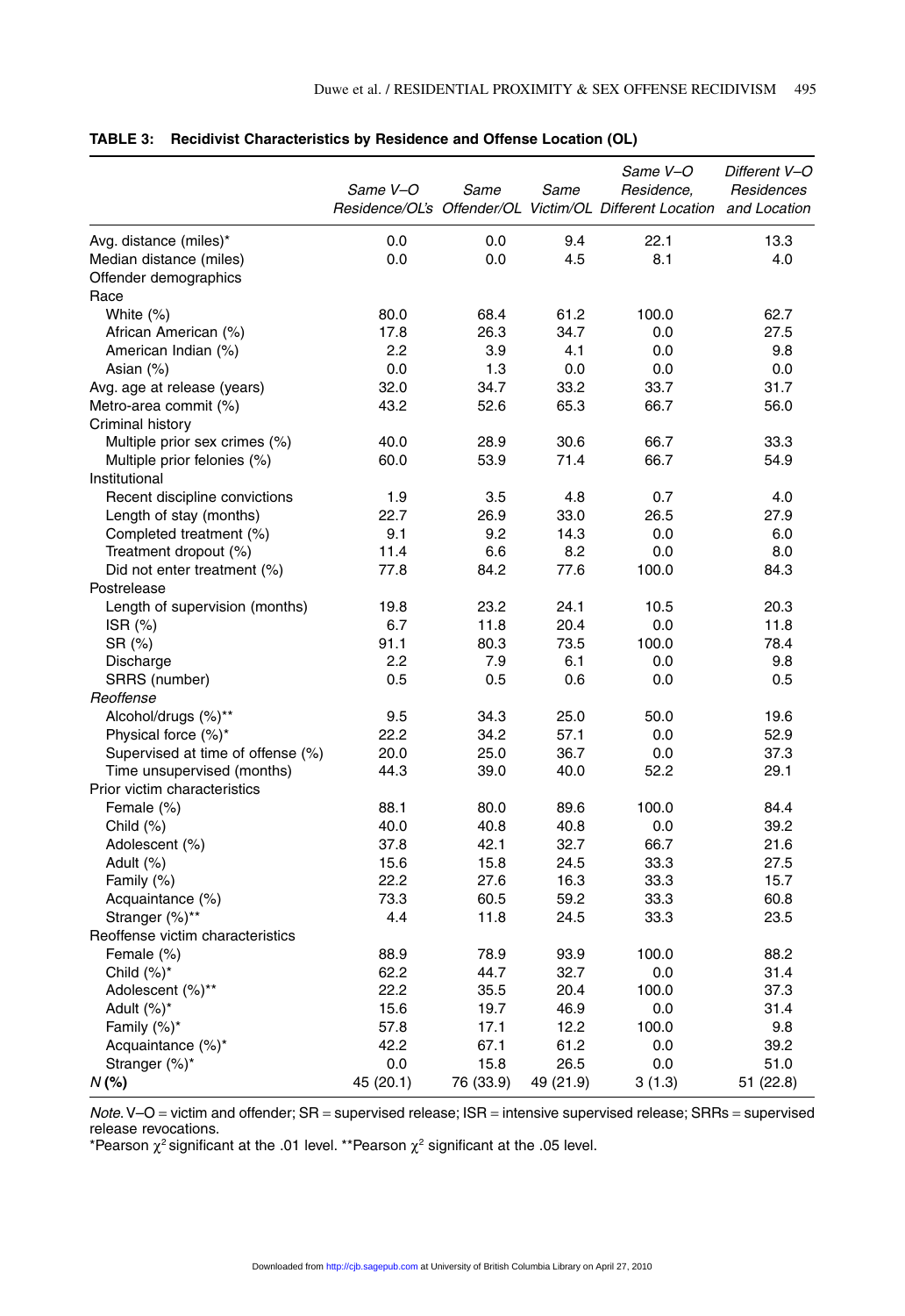| Characteristics                         | Direct Contact | <b>Collateral Contact</b> | <b>Biological Contact</b> | Total |
|-----------------------------------------|----------------|---------------------------|---------------------------|-------|
| Offender demographics                   |                |                           |                           |       |
| Race                                    |                |                           |                           |       |
| White (%)                               | 60.8           | 69.0                      | 84.4                      | 68.3  |
| African-American (%)                    | 32.9           | 24.8                      | 15.6                      | 26.3  |
| American Indian (%)                     | 5.1            | 6.2                       | 0.0                       | 4.9   |
| Asian (%)                               | 1.3            | 0.0                       | 0.0                       | 0.4   |
| Average age at release (years)          | 32.8           | 32.3                      | 36.7                      | 33.1  |
| Metro-area commit (%)                   | 57.7           | 54.5                      | 46.9                      | 54.5  |
| Criminal history                        |                |                           |                           |       |
| Multiple prior sex crimes (%)           | 30.4           | 38.1                      | 21.9                      | 33.0  |
| Multiple prior felonies (%)             | 53.2           | 64.6                      | 56.3                      | 59.4  |
| Institutional                           |                |                           |                           |       |
| Recent discipline convictions**         | 5.6            | 2.5                       | 2.4                       | 3.5   |
| Length of stay (months)                 | 29.8           | 26.2                      | 27.5                      | 27.6  |
| Completed treatment (%)                 | 9.0            | 8.9                       | 12.5                      | 9.5   |
| Treatment dropout (%)                   | 6.4            | 9.8                       | 6.3                       | 8.1   |
| Did not enter treatment (%)             | 83.5           | 80.5                      | 81.3                      | 81.7  |
| Postrelease                             |                |                           |                           |       |
| Length of supervision (months)          | 25.2           | 20.9                      | 17.2                      | 21.9  |
| ISR $(%)^*$                             | 21.5           | 8.0                       | 6.3                       | 12.5  |
| SR (%)**                                | 70.9           | 85.8                      | 87.5                      | 80.8  |
| Discharge (%)                           | 7.6            | 6.2                       | 6.3                       | 6.7   |
| SRR's (number)                          | 0.56           | 0.46                      | 0.66                      | 0.53  |
| Reoffense                               |                |                           |                           |       |
| Alcohol/drugs (%)                       | 36.7           | 30.1                      | 18.7                      | 30.8  |
| Physical force (%)*                     | 59.5           | 31.9                      | 25.0                      | 40.6  |
| Supervised at time of offense (%)       | 34.2           | 24.8                      | 31.3                      | 29.0  |
| Time unsupervised (months)              | 34.8           | 42.5                      | 32.9                      | 38.7  |
| Distance to sex reoffense               |                |                           |                           |       |
| Same residence/location*                | 3.8            | 29.2                      | 28.1                      | 20.1  |
| Same offender/offense location          | 30.4           | 37.2                      | 31.3                      | 33.9  |
| Same victim/offense location            | 25.3           | 20.4                      | 18.8                      | 21.9  |
| Same V-O residence/different location** | 0.9            | 0.0                       | 6.3                       | 1.3   |
| Different residences/location*          | 40.5           | 12.4                      | 15.6                      | 22.8  |
| Prior victim characteristics            |                |                           |                           |       |
| Female (%)                              | 82.7           | 85.0                      | 90.3                      | 85.0  |
| Child $(\%)^*$                          | 24.1           | 49.6                      | 59.4                      | 42.0  |
| Adolescent (%)                          | 33.6           | 40.5                      | 31.3                      | 35.7  |
|                                         | 35.4           |                           | 9.4                       | 22.3  |
| Adult $(\%)^*$                          |                | 16.8<br>22.1              |                           | 21.4  |
| Family (%)*<br>Acquaintance (%)*        | 8.9            |                           | 50.0                      |       |
|                                         | 57.0           | 72.6                      | 40.6                      | 62.5  |
| Stranger (%)*                           | 34.2           | 5.3                       | 9.4                       | 16.1  |
| Reoffense victim characteristics        |                |                           |                           |       |
| Female (%)                              | 83.5           | 88.5                      | 87.5                      | 86.6  |
| Child $(\%)^*$                          | 19.0           | 52.2                      | 62.5                      | 42.0  |
| Adolescent (%)                          | 27.8           | 33.6                      | 28.1                      | 30.8  |
| Adult (%)*                              | 53.5           | 14.2                      | 9.4                       | 27.2  |
| Family $(\%)^*$                         | 0.0            | 18.6                      | 100.0                     | 23.7  |
| Acquaintance (%)*                       | 45.6           | 74.3                      | 0.0                       | 53.6  |
| Stranger (%)*                           | 54.4           | 7.1                       | 0.0                       | 22.8  |
| N (%)                                   | 79 (35.3)      | 113 (50.4)                | 32 (14.3)                 | 224   |

Note. V–O = victim and offender; SR = supervised release; ISR = intensive supervised release; SRRs = supervised release revocations.

\*Pearson  $\chi^2$  significant at the .01 level. \*\*Pearson  $\chi^2$  significant at the .05 level.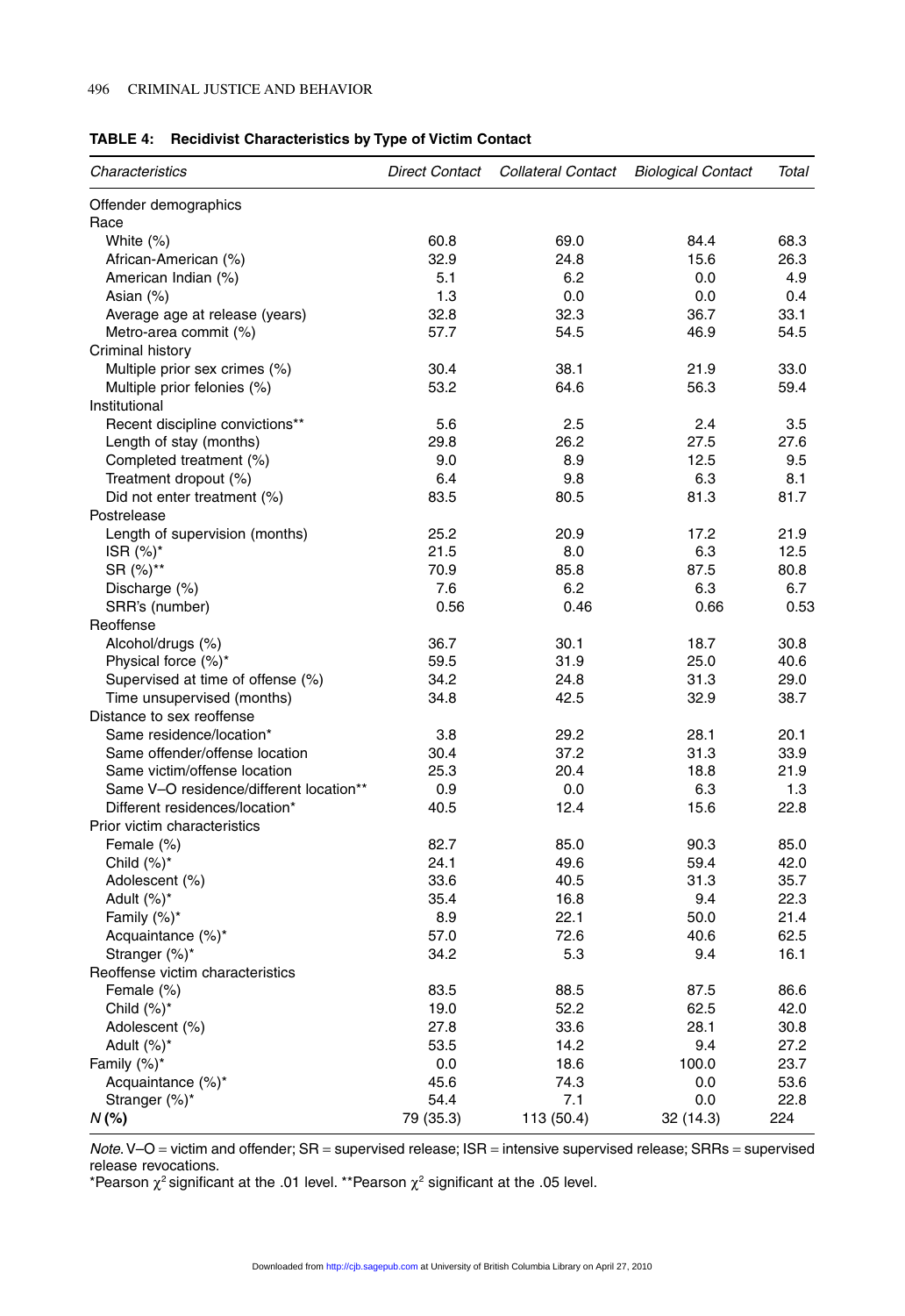offenders had a relatively high rate of specialization. In contrast to those who established direct contact with the victims, collateral contact offenders were significantly more likely to commit the reoffense in the residence that they shared with the victim.

The 32 recidivists who offended against a biological family member were significantly more likely to victimize a child in both their previous and current sex crimes. These offenders were also significantly more likely to have a history of offending against family members. Indeed, 50% (*n* = 16) victimized a family member in their previous offense. Like collateralcontact offenders, these recidivists were, compared to direct-contact offenders, significantly less likely to use physical force but significantly more likely to commit the offense at the residence that they shared with the victim. Of the three reoffenses that took place in which the offense location was different from the residence shared by the victim and offender, two involved biological-contact offenders.

#### **OFFENDER RESIDENCE–FIRST CONTACT DISTANCE FOR DIRECT-CONTACT OFFENDERS**

In assessing the potential deterrent effects of residency restrictions on sexual reoffending, it is, as noted earlier, necessary to focus on the 79 direct-contact cases. As shown in Table 5, it was not possible to estimate the offender residence–first contact distance for 13 of the cases because of unavailable address information for either the offender's residence or the first contact location. However, even if it were possible to estimate the first contact distance, none of the cases would have likely been affected by residency restrictions according to the criteria outlined above. For example, in 10 of the 13 cases, the victim was an adult. In the 3 cases involving juvenile victims, 1 offender met the victim through his occupation. In the other two cases, the offenders established "consensual" romantic relationships with the victims, both of whom were 14 years old. One of the offenders, who was 24 at the time, met the victim at a party attended by mutual friends, and the other offender, who was 19 years old, "picked up" the victim as she was taking a walk from her home.

Given that 4 offenders established contact via telephone and 1 offender initiated contact via the Internet, there were 61 direct-contact cases in which address information was available. Of the 61 cases, more than half  $(n = 31)$  contacted their victims beyond a mile from where they were residing at the time of the offense. In the other 30 cases, the offenders met their victims less than a mile away from their home. However, 1 of these offenders victimized an inmate while he was incarcerated at a county jail, whereas another offender molested his roommate at a halfway house following his release from prison. Because residency restrictions would not apply in either situation, both cases were excluded, lowering the total to 28. Of the 28 cases, 21 would qualify for less than a 2,500-foot (less than 0.5 miles) zone, whereas this number would drop to 16 for a 1,000-foot (less than 0.2 miles) zone.

#### **RESIDENTIAL PROXIMITY FOR DIRECT-CONTACT OFFENDERS**

In Table 6, we compare the characteristics of the 28 offenders who established direct victim contact within 1 mile of their residence with the remaining 196 offenders. When the 28 offenders established direct victim contact within 1 mile of their residence, they were likely to target an adult female stranger. Indeed,  $43\%$  ( $n = 12$ ) of the victims in their reoffense were adults, 79% ( $n = 22$ ) were females, and 68% ( $n = 19$ ) were strangers. More specifically, the results from a *t* test reveal that the percentages of adult and stranger victims were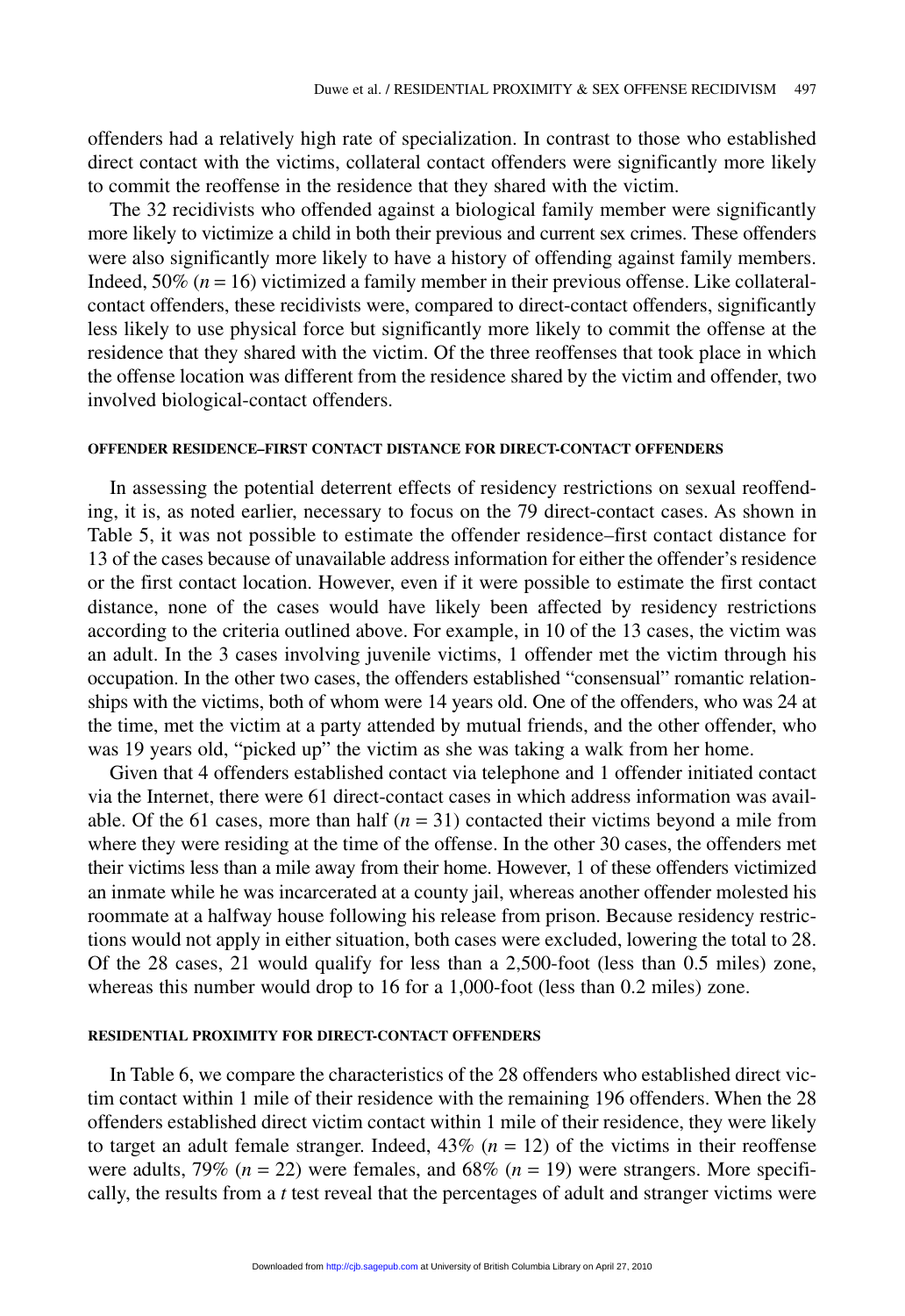| <b>Distance</b>                   | <b>Number</b> | %     |
|-----------------------------------|---------------|-------|
| $<$ 1,000 ft. (0.00–0.19 miles)   | 18            | 22.8  |
| 1,000-2,500 ft. (0.20-0.47 miles) | 5             | 6.3   |
| 2,501-5,280 ft. (0.48-0.99 miles) |               | 8.8   |
| $1-2$ miles                       | 6             | 7.6   |
| 3-5 miles                         | 10            | 12.7  |
| 6-10 miles                        | 4             | 5.1   |
| $11-20$ miles                     | 4             | 5.1   |
| $>$ 20 miles                      |               | 8.8   |
| Telephone                         | 4             | 5.1   |
| Internet                          |               | 1.2   |
| Unknown                           | 13            | 16.5  |
| Total                             | 79            | 100.0 |

**TABLE 5: Offender Residence–First Contact Distances for Direct-Contact Offenders**

significantly higher than those for the other recidivists. The 28 residential proximity offenders were also more likely to have victimized a stranger in their prior offense. Because of their greater victimization of adult female strangers, these offenders were significantly more likely to have used physical force during the sex crime. Finally, compared to the other recidivists, they were significantly less likely to commit the reoffense at a location where they shared the residence with the victim.

But how many of the 28 cases might have been prevented by a law barring sex offenders from living near prohibited areas such as schools, daycare centers, or parks? Twelve cases would be eliminated from consideration because they involved adult victims. Of the remaining 16 cases with juvenile victims, 12 involved offenders who established direct contact within 1,000 feet, and 2 additional cases involved an offender who initiated contact within 2,500 feet. Not one of the 16 cases, however, was facilitated by close proximity to a school, daycare, or park. Instead, the offenders in these 16 cases victimized neighbors, or they made contact with victims near their own property. For example, in 8 of the cases, the victim was a neighbor to the offender in that they lived in the same residential block, trailer park, or apartment building. In 4 of the cases, the offenders made contact with the victims just outside their own property. In 1 incident, the offender met the victim, a 17-year-old male runaway, at a nearby fast food restaurant. One of the offenders molested a child who lived in the same apartment building of an acquaintance he was visiting. In another incident, the offender lived near a shopping mall, which is where he initiated contact with a juvenile victim. And in the final case, the offender gained entrance by breaking into the victim's home. In general, though, the offenders typically gained access to the victims by enticing them with a ruse: for example, an offer to use the offender's phone or paying the victim money to clean the offender's residence.

Of the 224 cases, there were a total of 3 in which the offender established contact with the victim at a possible prohibited area where children are known to be present. The location was a park in 2 of the incidents and a school in the other incident. In 2 of the cases, however, the offender lived more than 10 miles away from the first contact location, whereas the victim in the other case was an adult. Therefore, none of the 224 incidents of sex offender recidivism fit the criteria of a known offender making contact with a child victim at a location within any of the distances typically covered by residential restriction laws.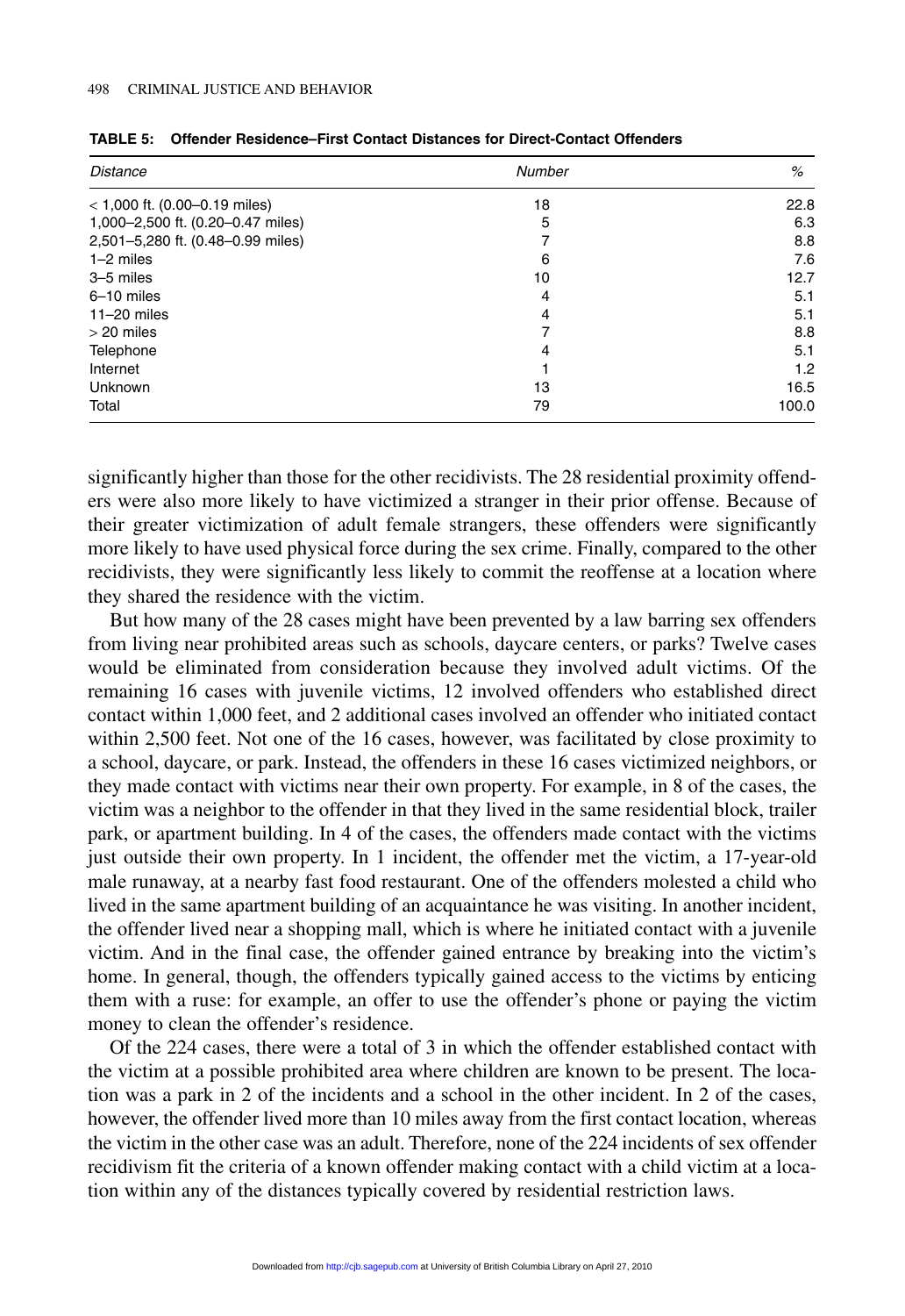| Characteristics                       | <b>Residential Proximity</b> | Nonresidential Proximity | Total |
|---------------------------------------|------------------------------|--------------------------|-------|
| Offender demographics                 |                              |                          |       |
| Race                                  |                              |                          |       |
| White (%)                             | 57.1                         | 69.9                     | 68.3  |
| African American (%)                  | 39.3                         | 24.5                     | 26.3  |
| American Indian (%)                   | 3.6                          | 5.1                      | 4.9   |
| Asian (%)                             | 0.0                          | 0.5                      | 0.4   |
| Average age at release (years)        | 35.2                         | 32.9                     | 33.1  |
| Metro-area commit (%)                 | 50.0                         | 55.2                     | 54.5  |
| Criminal history                      |                              |                          |       |
| Prior sex crime (%)                   | 28.6                         | 33.7                     | 33.0  |
| Prior felony (%)                      | 57.1                         | 60.0                     | 59.4  |
| Institutional                         |                              |                          |       |
| Recent discipline convictions         | 5.50                         | 3.26                     | 3.55  |
| Length of stay (months)               | 32.2                         | 27.0                     | 27.6  |
| Completed treatment (%)               | 0.0                          | 10.8                     | 9.5   |
| Treatment dropout (%)                 | 7.1                          | 8.3                      | 8.1   |
| Did not enter treatment (%)           | 92.9                         | 80.1                     | 81.7  |
| Postrelease                           |                              |                          |       |
| ISR $(%)$                             | 17.9                         | 11.7                     | 12.5  |
| SR (%)                                | 78.6                         | 81.1                     | 80.8  |
| Discharge (%)                         | 3.6                          | 7.1                      | 6.7   |
| Length of supervision (months)        | 28.1                         | 21.0                     | 21.9  |
| SRR's (number)                        | 0.46                         | 0.54                     | 0.53  |
| Reoffense                             |                              |                          |       |
| Alcohol/drugs (%)                     | 32.1                         | 30.6                     | 30.8  |
| Physical force (%)**                  | 60.7                         | 37.8                     | 40.6  |
| Supervised at time of offense (%)     | 42.9                         | 27.0                     | 29.0  |
| Time unsupervised (months)            | 40.9                         | 38.4                     | 38.7  |
| Distance to sex reoffense             |                              |                          |       |
| Same residence/location*              | 0.0                          | 100.0                    | 20.1  |
| Same offender/offense location        | 50.0                         | 31.6                     | 33.9  |
| Same victim/offense location          | 25.0                         | 21.4                     | 21.9  |
| Same V-O residence/different location | 0.0                          | 1.5                      | 1.3   |
| Different residences/location         | 25.0                         | 22.4                     | 22.8  |
| Prior victim                          |                              |                          |       |
| Female (%)                            | 75.0                         | 86.8                     | 85.3  |
| Child $(\%)$                          | 32.1                         | 43.4                     | 42.0  |
| Adolescent (%)                        | 39.3                         | 35.2                     | 35.7  |
| Adult (%)                             | 28.6                         | 21.4                     | 22.3  |
| Family (%)                            | 10.7                         | 23.0                     | 21.4  |
| Acquaintance (%)                      | 46.4                         | 64.8                     | 62.5  |
| Stranger (%)*                         | 42.9                         | 12.2                     | 16.1  |
| Reoffense victim                      |                              |                          |       |
| Female (%)                            | 78.6                         | 87.8                     | 86.6  |
| Child $(\%)$                          | 28.6                         | 43.9                     | 42.0  |
| Adolescent (%)                        | 28.6                         | 31.1                     | 30.8  |
| Adult $(\%)^{**}$                     | 42.8                         | 25.0                     | 27.2  |
| Family $(\%)^*$                       | 0.0                          | 27.0                     | 23.7  |
| Acquaintance (%)*                     | 32.1                         | 56.6                     | 54.0  |
| Stranger (%)*                         | 67.9                         | 16.4                     | 22.3  |
| $N$ (%)                               | 28 (12.5)                    | 196 (87.5)               | 224   |
|                                       |                              |                          |       |

#### **TABLE 6: A Comparison of Residential Proximity Among Recidivist Sex Offenders**

Note. SR = supervised release; ISR = intensive supervised release; SRRs = supervised release revocations. \*<sup>t</sup> test statistically significant at the .01 level. \*\*<sup>t</sup> test statistically significant at the .05 level.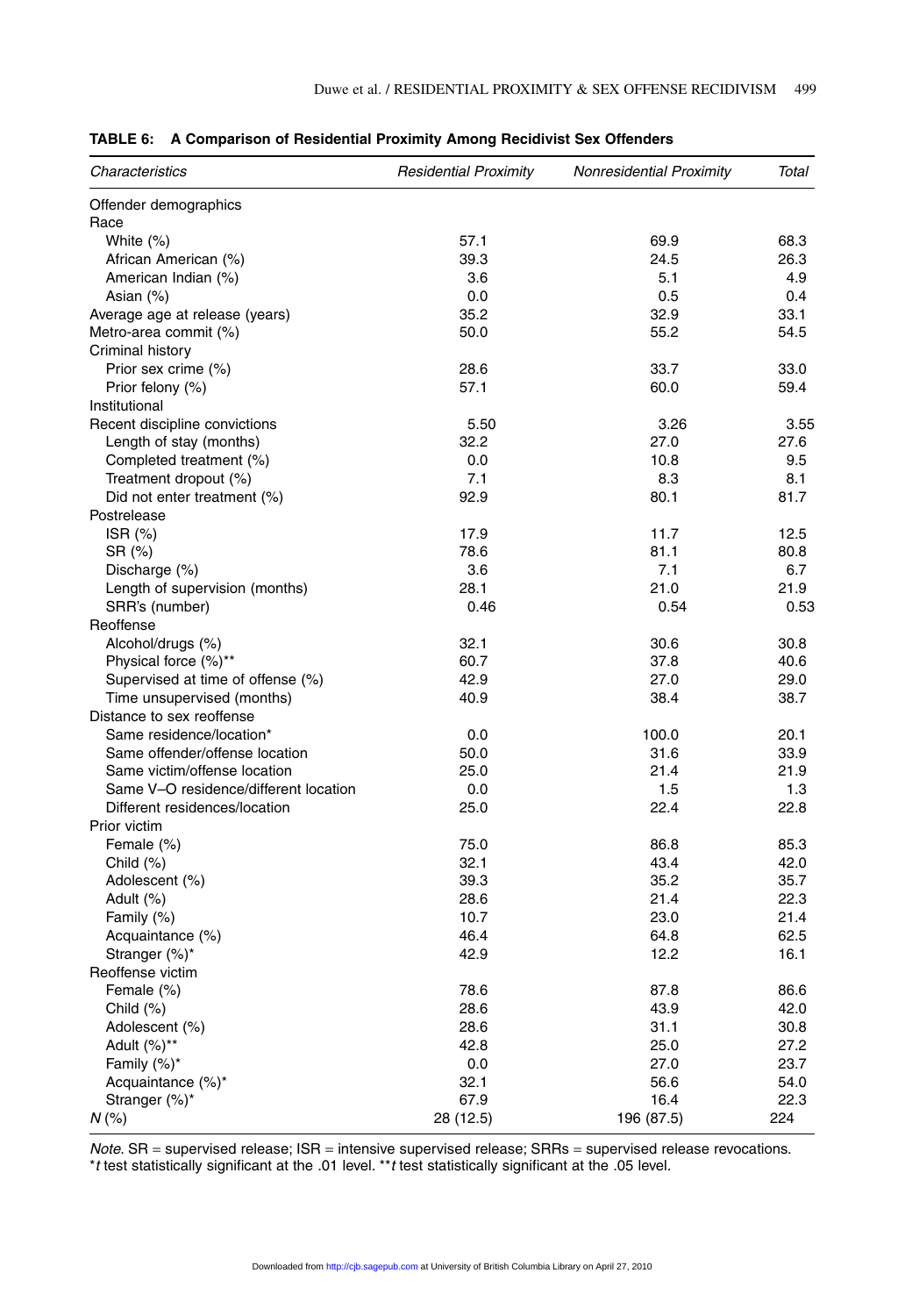#### **DISCUSSION**

Only a minority (35%) of the 224 sex offender recidivists directly established contact with their victims. For those who did, they were much more likely to initiate contact with an adult. But even when offenders contacted juvenile victims directly, it was often more than a mile away from where they lived. Of the few offenders who directly contacted a juvenile victim within close proximity of their residence, none did so near a school, park, playground, or other location included in residential restriction laws.

There are several limitations with this study, however, that are worth mentioning. First, as noted earlier, by focusing on the 224 cases resulting in reincarceration, we did not examine the 80 reconvictions and 70 rearrests that took place between 1990 and 2005. Although we found no evidence that housing restrictions would likely have had a deterrent effect on the 224 most serious instances of sexual recidivism, the possibility still remains that they might have an impact on the less serious cases. Second, we did not examine whether the 224 offenders lived near a school, park, or other possible prohibited area at the time of the offense. Thus, there may have been some child molesters examined here who became aroused from living near a location where children congregate but who chose to go to a different location (i.e., more than 1 mile away) to commit the offense. As noted above, however, there were only 3 cases in which the offender established contact with a victim at a possible prohibited area, and 1 involved an adult victim whereas the other 2 were more than 10 miles from the offenders' residences.

Despite these limitations, the results presented here provide very little support for the notion that residency restriction laws would lower the incidence of sexual recidivism, particularly among child molesters. Why, then, does residential proximity appear to matter so little with regard to sexual reoffending? Much of it has to do with the patterns of sexual offending in general. Sex offense rates are generally not related to the number of known sex offenders in a community (Stengel et al., in press). Moreover, sex offenders are much more likely to victimize someone they know. For example, one of the most common victim– offender relationships found in this study was that of a male offender developing a romantic relationship with a woman who has children. The sex offender recidivists examined here used their relationships with these women to gain access to their victims—the women's children. Similarly, it was relatively common for offenders to gain access to victims through babysitting for an acquaintance or coworker or by living with friends who had children. Thus, in one half of the cases, the offenders established contact with their victims—most of whom were juveniles—through their relationship or acquaintance with another person, almost invariably an adult.

Even when offenders established direct contact with victims, they were unlikely to do so close to where they lived. This may be largely because of the fact that offenders are more likely to be recognized within their own neighborhoods. Indeed, many of the child molesters whom Levenson and Cotter (2005) interviewed for their study indicated that they were careful not to reoffend close to their own home. As a result, when direct-contact offenders look for a victim, they may be more likely to go to an area relatively close to home (i.e., less than 20 miles) but still far enough away (i.e., greater than 1 mile) to decrease the chances of being recognized. These findings fit with previous research showing that repeat sex offenders typically offend outside their immediate neighborhoods (Canter & Gregory, 1994; Lundrigan & Czarnomski, 2006; Rengert, 2004; Warren et al., 1998).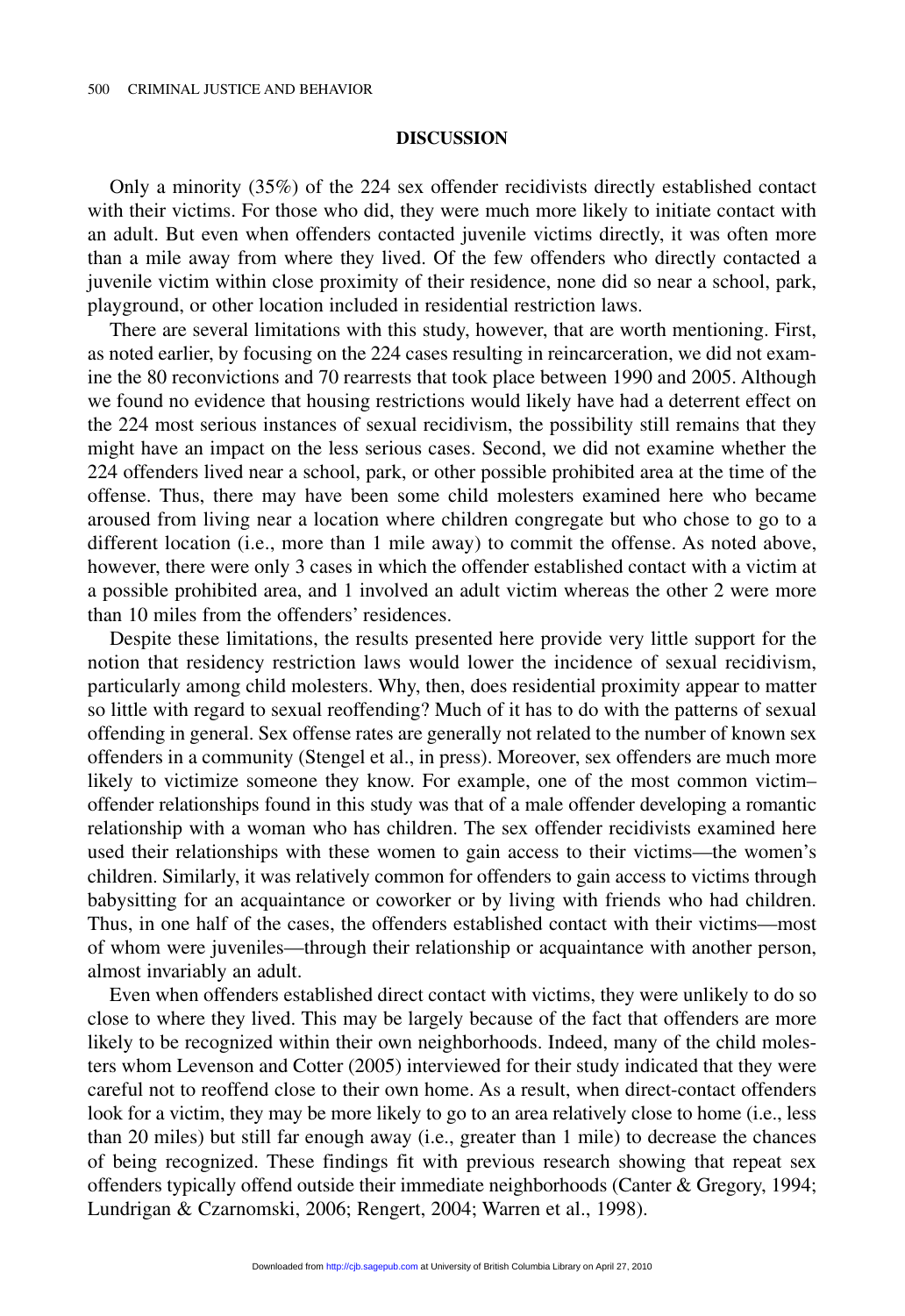Residency restriction laws would likely offer, at best, a marginal impact on the incidence of sexual recidivism. Together with emerging research suggesting that sex offender registration and notification processes have a negligible effect on recidivism (Walker, Madden, Vasquez, VanHouten, & Ervin-McLarty, 2006), this finding casts doubt on the efficacy of such policies. This is not to say that housing restrictions would never prevent a sex offender from reoffending sexually. Based on the results presented here, however, the chances that it would have a deterrent effect are slim. Indeed, during the past 16 years, not one sex offender released from a MCF has been reincarcerated for a sex offense in which he made contact with a juvenile victim at or near a school, park, or daycare center close to his home. In short, it is unlikely that residency restrictions would have a deterrent effect because the types of offenses that such laws are designed to prevent are exceptionally rare and, in the case of Minnesota, virtually nonexistent in the past 16 years.

It is still possible, however, that a housing restrictions law could have an impact because laws sometimes have unintended consequences. It is debatable, though, whether the impact would be a positive one. In 2002, Iowa passed a residency restrictions law prohibiting sex offenders from living within 2,000 feet of a child congregation location. Although there are no hard data on the impact of the law, anecdotal evidence suggests that residency restrictions may limit offender employment prospects, reduce suitable housing opportunities, and threaten the reliability of the sex offender registry by causing more offenders to become homeless, change residences without notifying the authorities, or register false addresses. Moreover, the forced removal of offenders from established residences may have an adverse impact on family members, causing children to be pulled out of school and away from friends and resulting in the loss of jobs and community connections for spouses (Iowa County Attorneys Association, 2006). Recognizing the harmful impact that residency restrictions can have on others besides the offender, the American Correctional Association (2007) has passed a resolution calling for legislatures to examine and consider the negative consequences that these laws create. By making it more difficult for sex offenders to successfully re-enter society, housing restrictions might promote conditions that militate against the goal of reducing the extent to which they recidivate sexually.

#### **APPENDIX Coding of Variables**

*Offender race*: Dichotomized as *White* (1) or *minority* (0).

*Age at release*: The age of the offender in years at the time of release based on the date of birth and release date.

*Metro-area*: A rough proxy of urban and rural Minnesota, this variable measures an offender's county of commitment, dichotomizing it into either metro-area (1) or greater Minnesota (0). The seven metro-area counties include Anoka, Carver, Dakota, Hennepin, Ramsey, Scott, and Washington. The remaining 80 counties were coded as non-metro area or greater Minnesota counties.

*Multiple prior felony convictions*: Offenders who had more than one prior felony conviction (including the instant offense) were assigned a value of 1, whereas those without multiple prior felony convictions were assigned a value of 0.

*(continued)*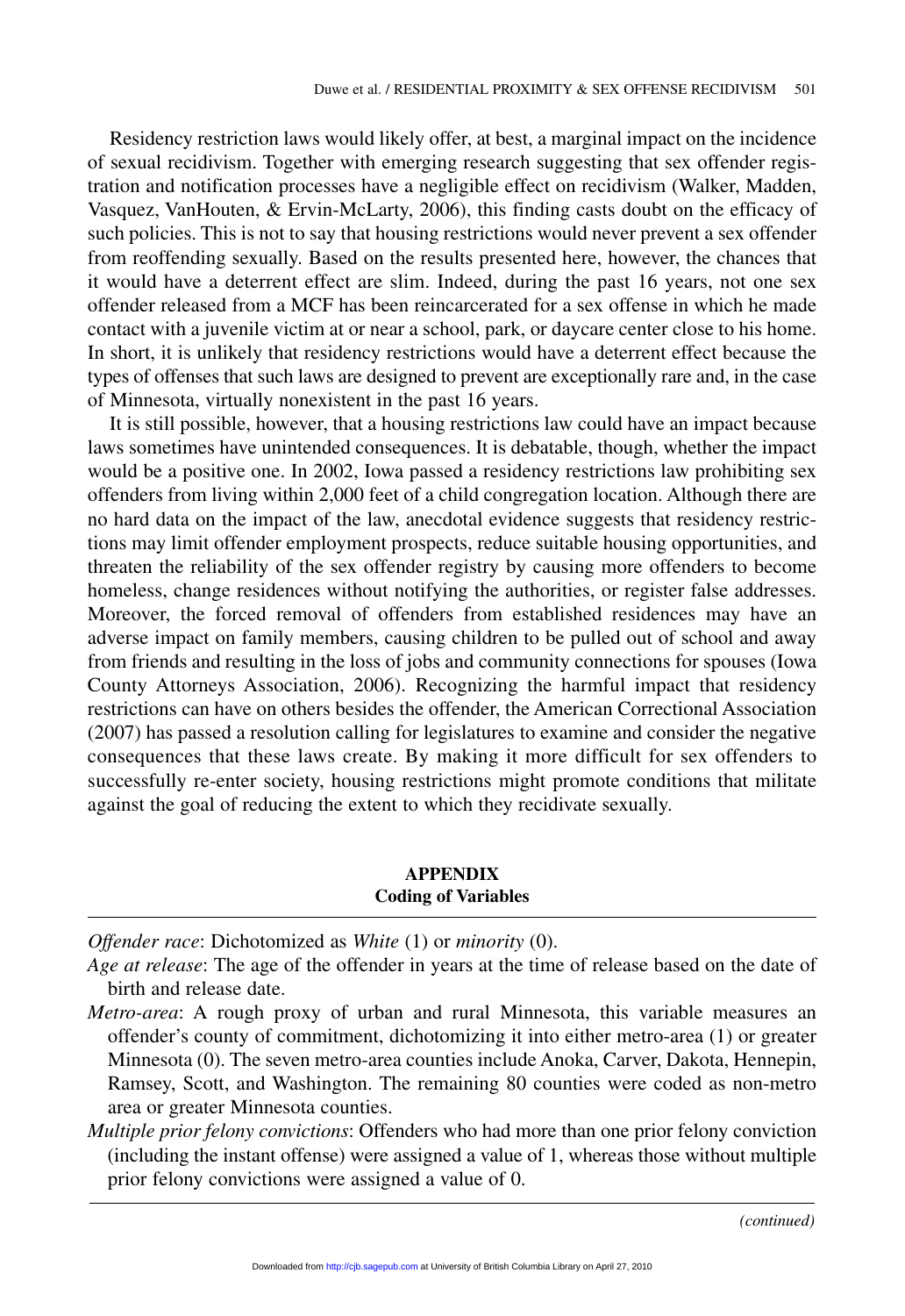#### **APPENDIX (continued)**

- *Multiple prior sex-crime convictions*: Offenders with more than one prior sex-crime conviction (including the instant offense) were given a value of 1, whereas those without multiple prior sex crime convictions were given a value of 0.
- *Recent disciplinary history*: This variable measures the number of disciplinary convictions that an offender received in the final 12 months prior to his initial release from prison.
- *Sex offender treatment*: Three dichotomous dummy variables were created to measure prison-based sex offender treatment during the offender's term of imprisonment prior to release. Offenders' involvement in sex offender treatment was not included, however, if they participated in treatment during either a prior commitment to prison or a subsequent return to prison (either for a supervised release violation or for the new sex reoffense).
- The three variables were offenders who successfully completed treatment or were participating until the time of release (1 = *treatment completers/participants*; 0 = *treatment dropouts or nonparticipants*), offenders who were terminated from treatment or voluntarily quit (1 = *treatment dropouts*; 0 = *treatment completers/participants or nonparticipants*), and those who never entered treatment (1 = *nonparticipants*; 0 = *treatment completers/ participants, and dropouts*).
- *Length of postrelease supervision*: The number of months between an offender's first release date and the end of postrelease supervision, for example, the sentence expiration or conditional release date, the greater of the two.
- *Intensity of postrelease supervision*: Three dichotomous dummy variables were created to measure the level of postrelease supervision to which offenders were released. The three variables were intensive supervised release (ISR)  $(1 = ISR, 0 = non-ISR)$ , supervised release (SR)  $(1 = SR, 0 = non-SR)$ , and discharge  $(1 = discharge \ or \ no \ supervision, 0 =$ *released to supervision*).4
- *Supervised release revocations (SRR's)*: The number of times during an offender's sex crime sentence when he returned to prison as a supervised release violator.
- *Prior victim gender*: Dichotomized as either a *female victim* (1) or a *male victim* (2), this variable measures whether offenders victimized a female or male victim in the sex offense for which they were previously incarcerated. Victim gender was coded the same for the reoffense.
- *Prior victim age*: Three dichotomous dummy variables were created to measure the age of the victim for the sex offense for which the recidivists were previously incarcerated. The three variables were child victims  $(1 = victim$  younger than the age of 13;  $0 = victims$  13 *and older*), adolescent victims  $(1 =$  *victims between the ages of 13 and 17*;  $0 =$  *child and adult victims*), and adult victims (1 = *victims older than age 17*; 0 = *victims younger than age 18*). The same coding structure was used for the victim's age in the reoffense.
- *Prior victim–offender relationship*: Three dichotomous dummy variables were created to measure the offender's relationship to the victim for the sex crime for which he was previously incarcerated. The three variables were stranger victims (1 = *stranger victim*; 0 = *known or nonstranger victim*), acquaintance victims (1 = *acquaintance victim*; 0 = *nonacquaintance victim*), and family member victims (1 = *family member victim*; 0 = *non-family-member victim*). Victim–offender relationship was coded the same for the reoffense.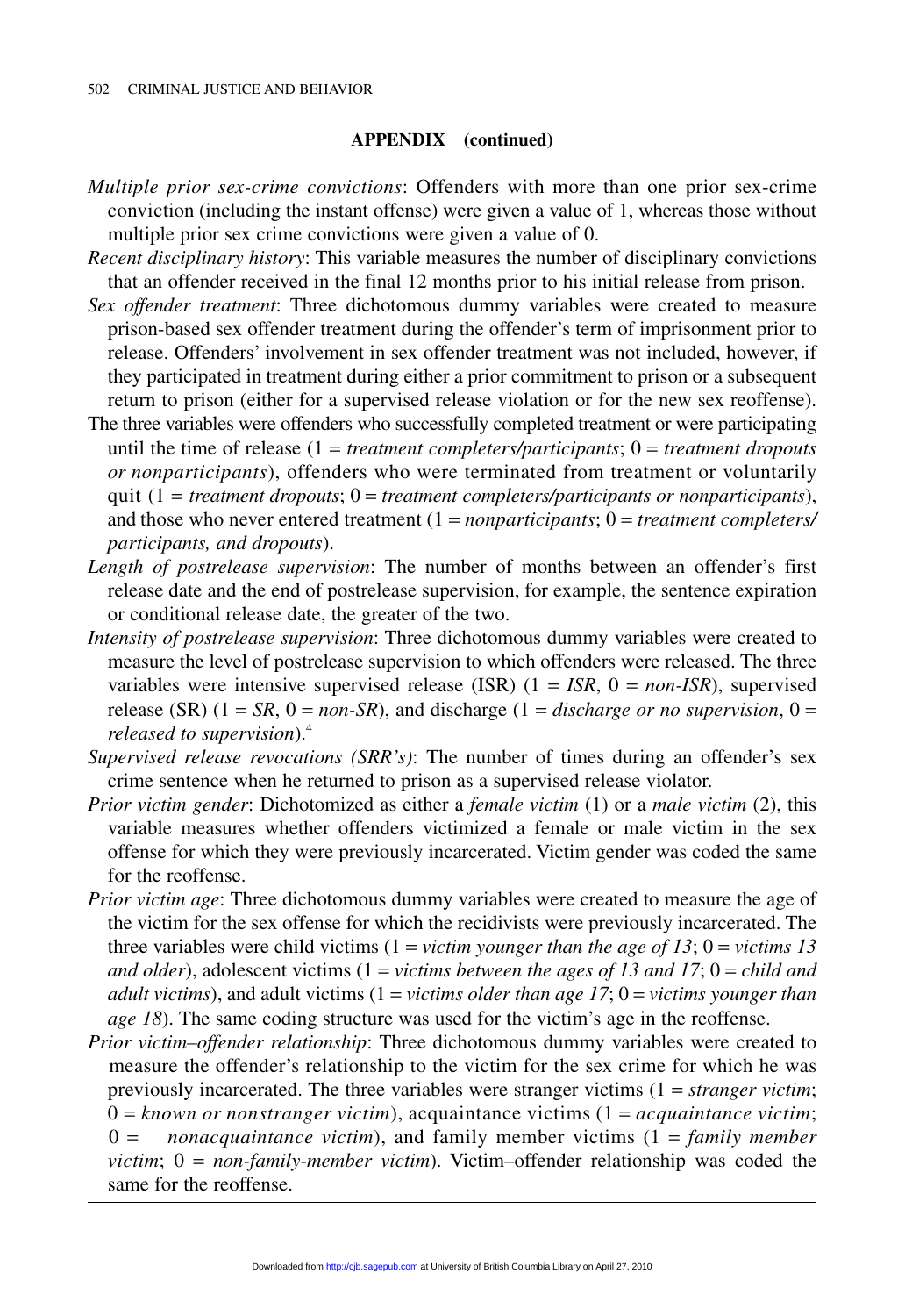#### **NOTES**

1. Taylors Falls and Wyoming are currently the only local governments in Minnesota that have passed residency restrictions for sex offenders. None of the 224 offenders examined in this study were released to either of these two locations.

2. In Minnesota, there are currently 11 correctional facilities that house adult prisoners committed to the Commissioner of Corrections. The 3,166 sex offenders were released from 8 of these facilities. The only 3 facilities from which these offenders were not released were MCF–Red Wing, which contains mostly juvenile offenders, and MCF–Willow River and MCF–Togo, which hold the male and female boot camp (i.e., Challenge Incarceration Program) populations, respectively. The 224 recidivists examined here were released from 7 facilities. The eighth facility, MCF–Shakopee (the main correctional facility for female offenders), did not account for any releases due to the absence of females among the 224 recidivists.

3. Information regarding the specific data source(s) used for each item can be obtained from the corresponding author.

4. The standards for intensive supervised release (ISR) are more rigorous in comparison to those for supervised release. In particular, offenders placed on ISR experience a greater frequency of contacts with supervision agents, are required to maintain steady employment, are expected to comply with random alcohol and/or drug testing, and are subjected to unannounced face-to-face contacts with their supervision agents at both their residence and place of work. Because of the increased supervision requirements, ISR agents handle a smaller caseload, which has been capped at 15 offenders per agent according to Minnesota law.

#### **REFERENCES**

- American Correctional Association. (2007). *Resolution on Neighborhood Exclusion of Predatory Sex Offenders*. Retrieved from http://www.aca.org/government/policies.asp
- Brantingham, P. J., & Brantingham, P. L. (1984). *Patterns in crime*. New York: Macmillan.
- Canter, D.V., & Gregory, A. (1994). Identifying the residential location of rapists. *Journal of the Forensic Science Society*, *34*, 169-175.
- Colorado Department of Public Safety. (2004). *Report on safety issues raised by living arrangements for and location of sex offenders in the community*. Denver, CO: Sex Offender Management Board.
- Greenfield, L. (1997). *Sex offenses and offenders: An analysis of data on rape and sexual assault*. Washington, DC: U.S. Department of Justice, Bureau of Justice Statistics.
- Groff, E., & McEwen, T. (2006). *Exploring the spatial configuration of places related to homicide events, final report*. Alexandria, VA: Institute for Law and Justice.
- Hanson, R. K., & Morton-Bourgon, K. (2004). *Predictors of sexual recidivism: An updated meta-analysis* (User Report No. 2004-02). Ottawa: Department of the Solicitor General of Canada.
- Harris, A. J. R., & Hanson, R. K. (2004). *Sex offender recidivism: A simple question*. Ottawa: Public Safety and Emergency Preparedness Canada.
- Iowa County Attorneys Association. (2006). *Statement on sex offender residency restrictions in Iowa*. Des Moines: Author.
- Langan, P. A., & Levin, D. J. (2002). *Recidivism of prisoners released in 1994*. Washington, DC: U.S. Department of Justice, Bureau of Justice Statistics.
- Langan, P. A., Schmitt, E., & DuRose, M. (2003). *Recidivism of sex offenders released from prison in 1994*. Washington, DC: U.S. Department of Justice, Bureau of Justice Statistics.
- Levenson, J. S., & Cotter, L. P. (2005). The impact of sex offender residence restrictions: 1,000 feet from danger or one step from absurd? *International Journal of Offender Therapy and Comparative Criminology*, *49*, 168-178.
- Levenson, J. S., & D'Amora, D. A. (2007). Social policies designed to prevent sexual violence: The emperor's new clothes? *Criminal Justice Policy Review, 18,* 168-199.
- Lundrigan, S., & Czarnomski, S. (2006). Spatial characteristics of serial sexual assault in New Zealand. *The Australian and New Zealand Journal of Criminology*, *39*, 218-231.
- Minnesota Department of Corrections. (2003). *Level three sex offenders' residential placement issues*. St. Paul: Author.

Minnesota Department of Corrections. (2007). *Sex offender recidivism in Minnesota*. St. Paul: Author.

- Mustaine, E. E., & Tewksbury, R. (in press). Registered sex offenders, residence, and the influence of race. *Journal of Ethnicity in Criminal Justice*.
- Mustaine, E. E., Tewksbury, R., & Stengel, K. M. (2006a). Social disorganization and residential locations of registered sex offenders: Is this a collateral consequence? *Deviant Behavior*, *27*, 329-350.
- Mustaine, E. E., Tewksbury, R., & Stengel, K. M. (2006b). Residential location and mobility of registered sex offenders. *American Journal of Criminal Justice*, *30*(2), 177-192.
- Nieto, M., & Jung, D. (2006). *The impact of residency restrictions on sex offenders and correctional management practices: A literature review*. Sacramento: California Research Bureau.
- Rengert, G. F. (2004). Journey to crime. In G. Bruinsma, H. Elffers, & J. de Keijser (Eds.), *Punishment, places and perpetrators: Developments in criminology and criminal justice research*. Portland, OR: Willan Publishing.